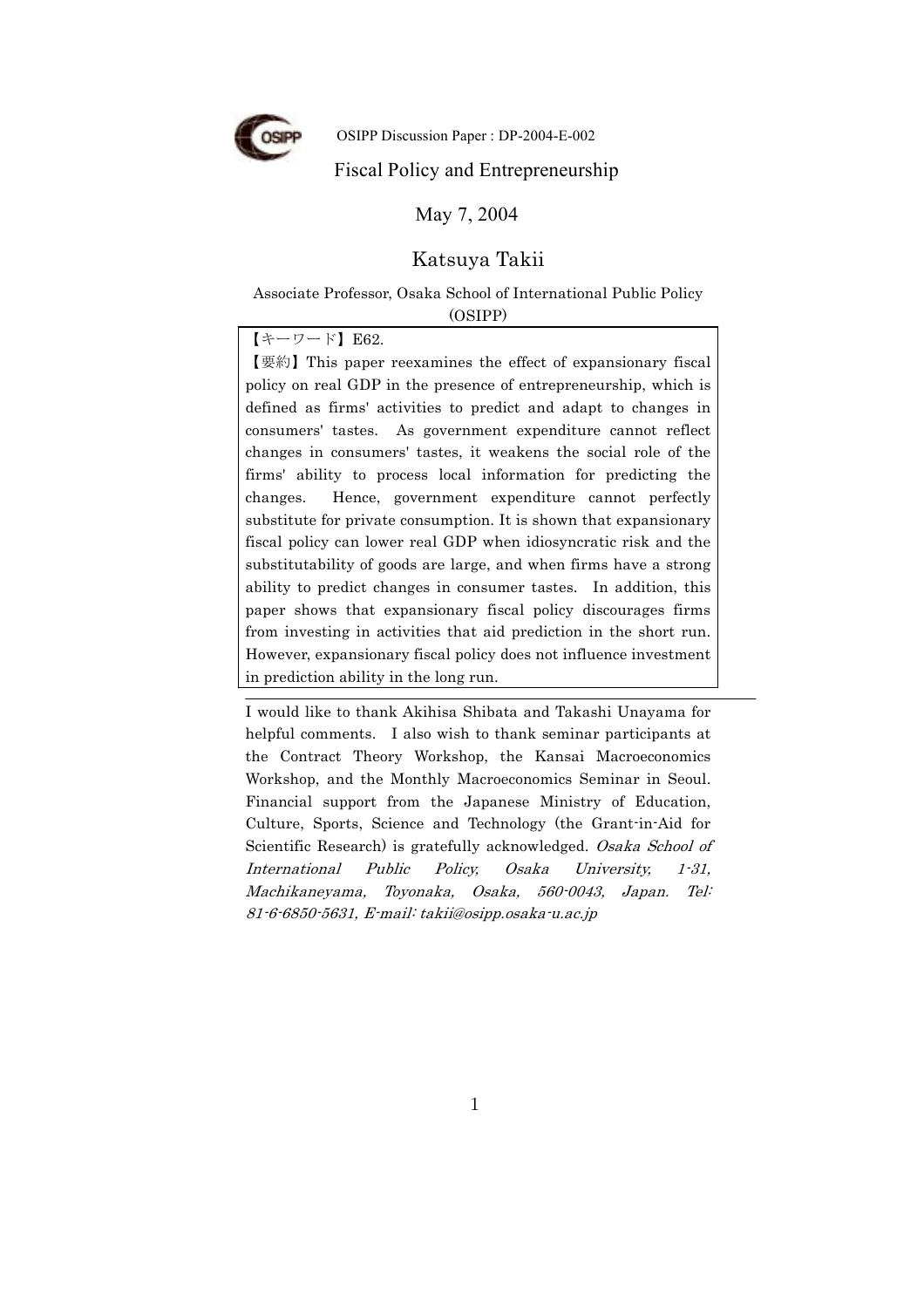### 1 Introduction

Macroeconomics is considered the study of the economy as a whole and attempts to explain the behavior of aggregate statistics. Since the study of macroeconomics began, extensive research has been conducted to find stable relationships among several aggregate statistics on the assumptions that idiosyncratic changes in an economy, and agents' adaptation to the changes, do not influence the behavior of aggregate statistics. It is hoped that once a stable structure of the economy is found, governments may be able to control their economies using fiscal or monetary policy.

Hayek (1945) is known to be an opponent of central planning based on statistical information. He emphasizes the economic importance of "the knowledge of the particular circumstances of time and place":

"If we can agree that the economic problem of society is mainly one of rapid adaptation to changes in the particular circumstances of time and place, it would seem to follow that the ultimate decisions must be left to the people who are familiar with these circumstances, who know directly of the relevant changes and of the resources immediately available to meet them."

Kirzner (1973) calls the agents who adapt to idiosyncratic changes entrepreneurs, and argues that the absence of entrepreneurs in the neoclassical framework means that important aspects of the real economy are missed.

In this paper, I aim to model entrepreneurship, defined as firms' activities to predict and adapt to idiosyncratic changes in consumers' taste, in a general equilibrium model. I examine how the consideration of entrepreneurship changes the consequences of expansionary fiscal policy. I argue that the absence of entrepreneurship in macroeconomics makes researchers overrate the effectiveness of expansionary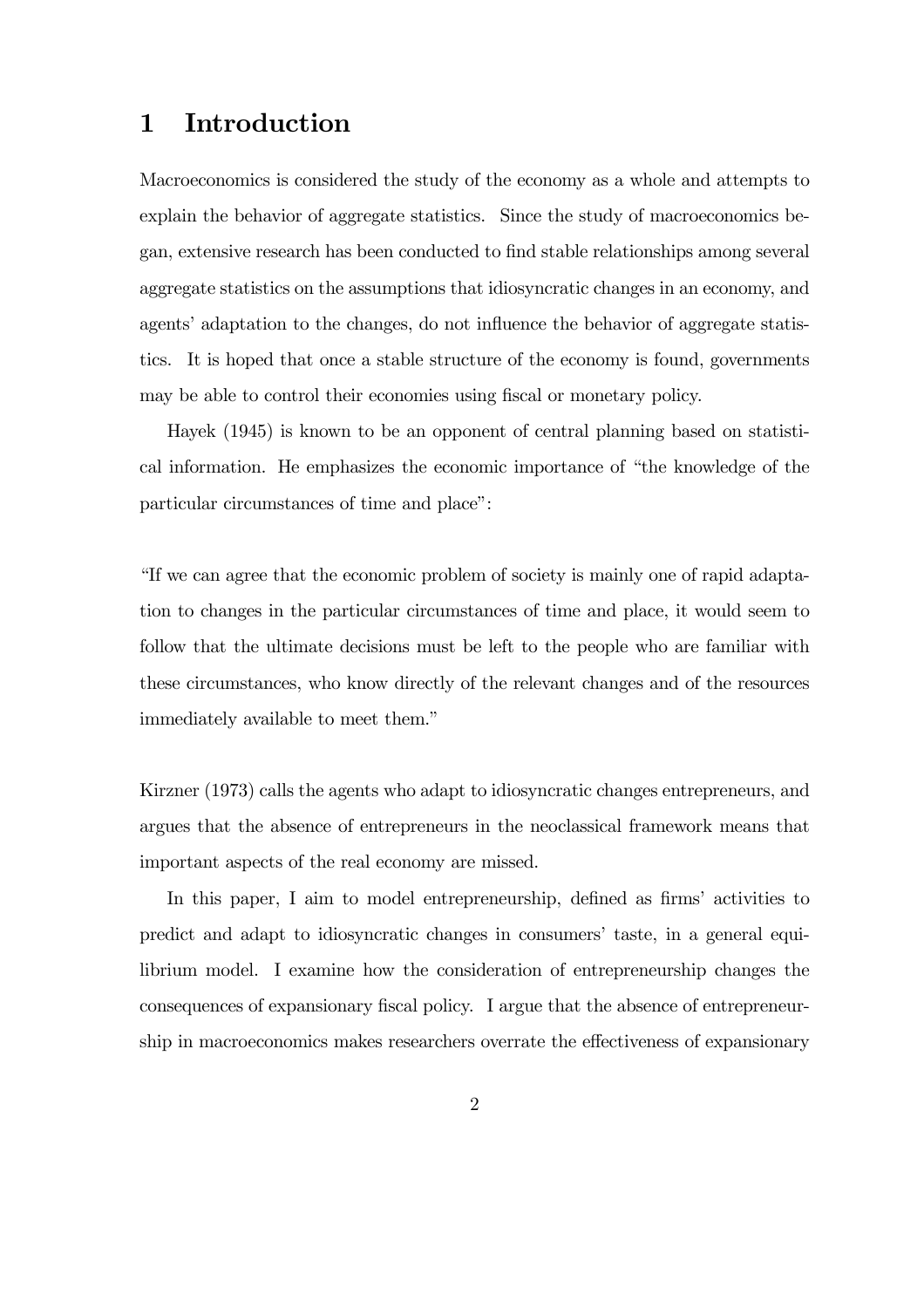fiscal policy.

More specifically, I extend Startz's (1989) model and include idiosyncratic taste shocks, to which firms must adapt. In Startz's model, large government expenditure partially crowds out private consumption, but increases real GDP. The existence of partial crowding out generates a trade off between private consumption and government expenditure. In this paper, I show that expansionary fiscal policy can lower real GDP because the existence of entrepreneurship makes it difficult for government expenditure to substitute for private consumption.

The logic is explained as follows. When consumers' tastes alter, private demand shifts to reflect the changes. However, as the government is not aware of the changes due to a lack of local information, a welfare-maximizing government cannot change its demand. Hence, firms that provide goods for consumers must adapt to changes in demand by processing local information, but firms that provide goods to the government do not have to adapt. It is shown that firms' aggressive adaptation makes markets more competitive, causing the aggregate price for private consumption to drop. Hence, when government expenditure partially crowds out private consumption, expansionary fiscal policy forces people to consume relatively expensive goods. Thus, expansionary fiscal policy can lower real GDP when there is entrepreneurship.

It is shown that the multiplier of expansionary fiscal policy is a decreasing function of the level of idiosyncratic risk, the substitutability of goods and the firms' ability to predict the changes in consumer tastes. Hence, the multiplier is likely to be negative if these three factors are large. A rise in idiosyncratic risk increases the importance of prediction, whereas a rise in the substitutability of goods makes demand more sensitive to changes in tastes. Hence, both increase the benefits from adapting to changes by processing local information. On the other hand, an increase in firms' prediction abilities allows firms to correctly adapt to changes. Thus, a rise in all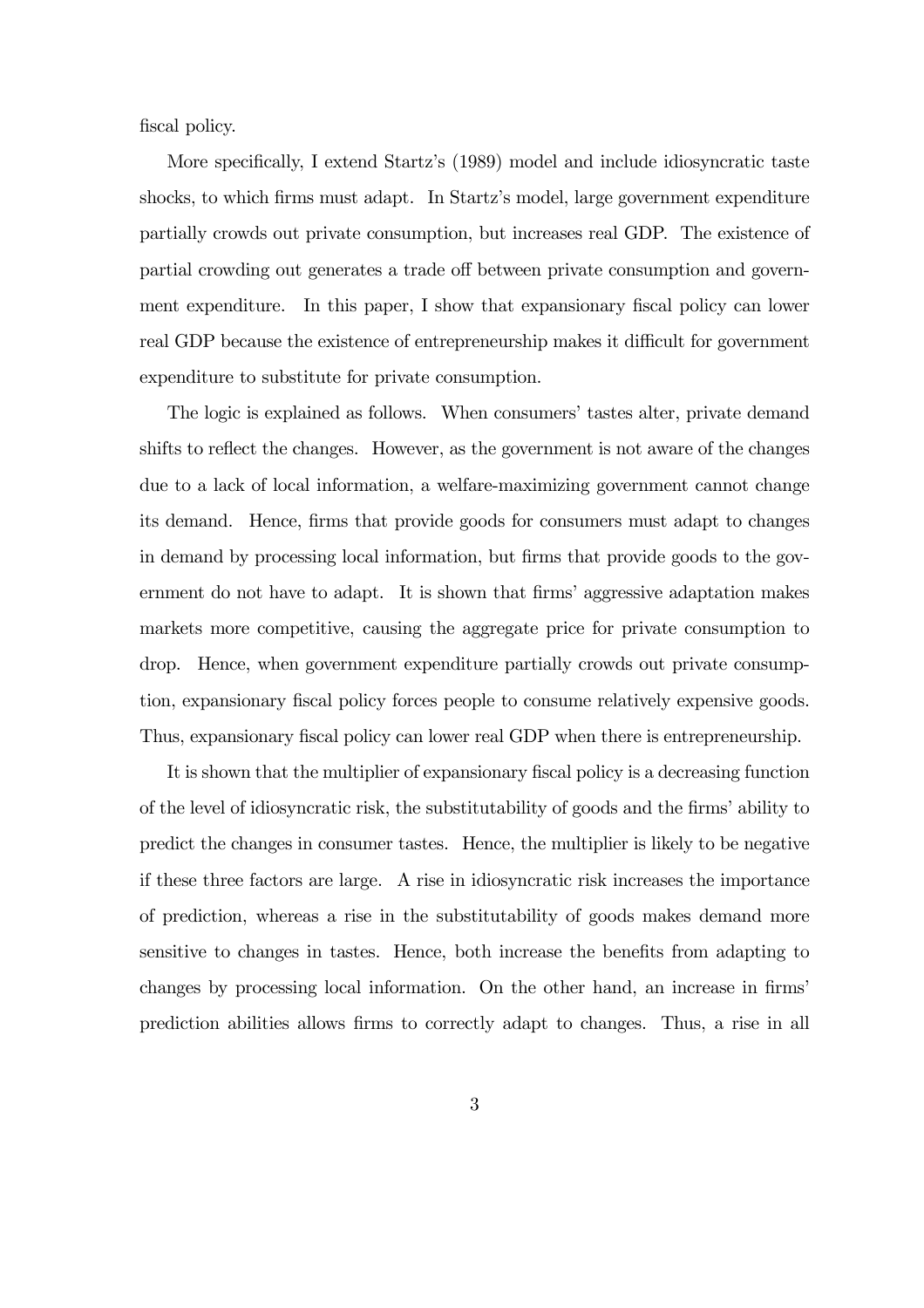three factors increases the beneficial effects of private consumption on real GDP and makes it more difficult for government expenditure to substitute for it.

In addition, in this paper I investigate how fiscal policy influences firms' investments in prediction ability. It is shown that expansionary fiscal policy lowers investment in the short run, but does not influence it in the long run. In the short run, expansionary fiscal policy crowds out private consumption, which reduces the benefits from investment in prediction ability. However, as firms' profits are kept to zero in the long run due to entries and exits, a reduction in demand does not change the benefits from investment in the long run. Hence, expansionary fiscal policy does not influence investment. It is shown that two demand-side factors–the level of idiosyncratic risk and the substitutability of goods–are the most important determinants of the level of prediction ability in the long run.

Although this paper was stimulated by ideas in Hayek (1945) and Kirzner (1973), I do not attempt to formulate the theories of these economists. As their arguments are based on disequilibrium analysis, it is impossible to integrate them into an equilibrium model. However, as Rosen (1997) argues, I believe that there are gains from trade between Austrian and neoclassical economics. In this paper, therefore, I attempt to focus on the aspects of Hayek's and Kirzner's arguments that can be expressed in an equilibrium model in order to address a neglected issue in the literature of fiscal  $\text{policy}^1$ .

This approach deserves more attention as recent micro evidence suggests that the adaptation to idiosyncratic shocks has significant economic impacts. Davis and Haltiwanger (1999) review the literature and insist that unobserved idiosyncratic factors play a dominant role in explaining the redistribution of workers. Hubbard (2003) finds that advanced on-board computers significantly increase capacity utilization in

<sup>&</sup>lt;sup>1</sup>Interesting recent reviews of literature related to fiscal policy can be found in Chari and Kehoe (1999), Auerbach (2002), and Bénassy (2002).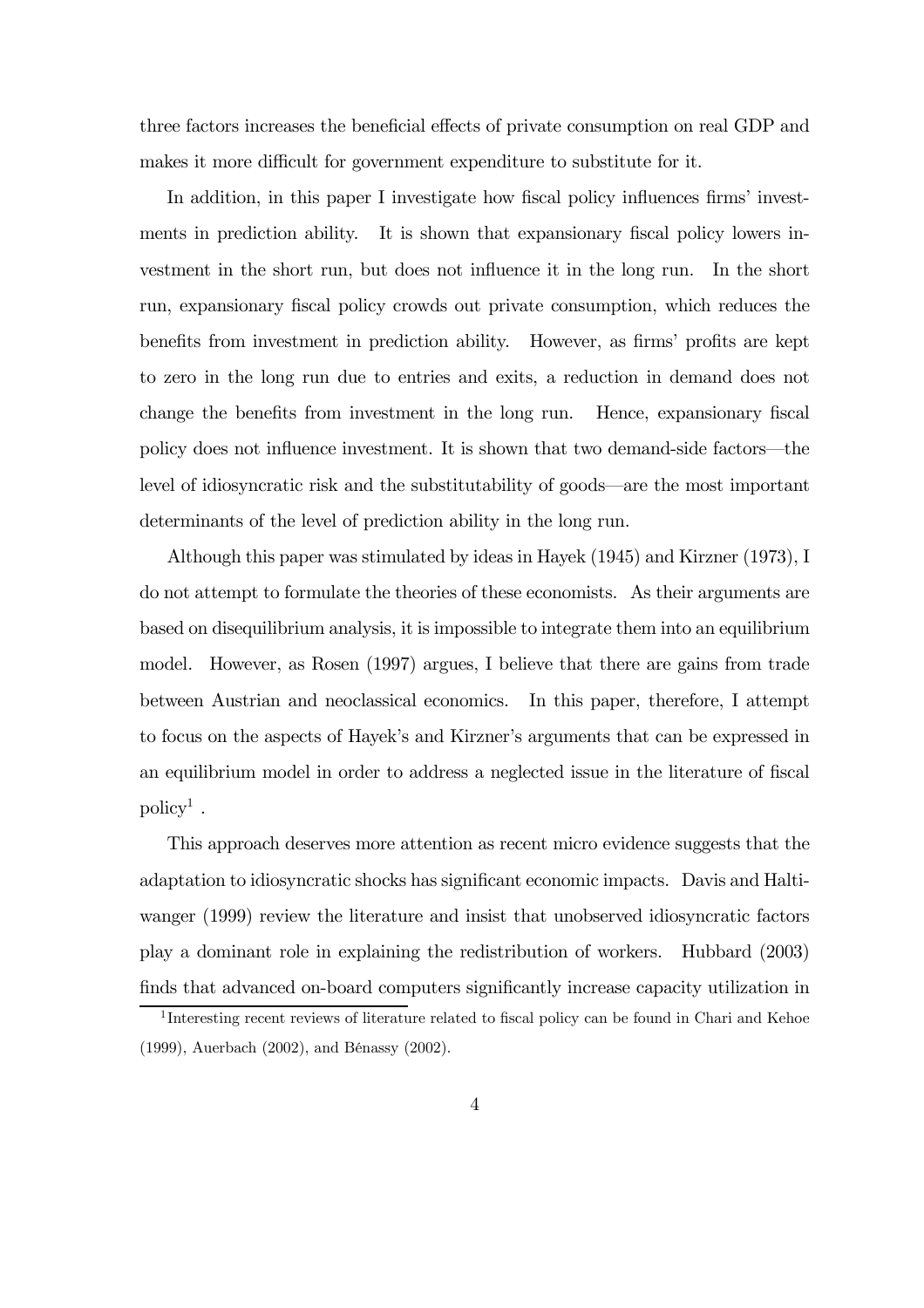the trucking industry by improving dispatchers' ability to make resource-allocation decisions. The evidence suggests that the investigation of entrepreneurship is an important neglected area in macroeconomics.

A similar role for entrepreneurs was previously examined in a general equilibrium framework by Holmes and Schmitz (1990) and Takii (2003c)2. Holmes and Schmitz (1990) emphasize the importance of the division of labor between entrepreneurs and managers. Takii (2003c) investigates the effect of entrepreneurship on the total factor productivity in an economy. However, no paper examines a trade-off between entrepreneurship and expansionary fiscal policy.

This paper is organized as follows. In the following section, I set up the model. In Section 3, I analyze the effect of expansionary fiscal policy on real GDP. It is shown that the effect could be negative. In Section 4, I identify the factors that influence the magnitude of the multiplier of expansionary fiscal policy. In Section 5, I investigate the effect of expansionary fiscal policy on firms' investments in prediction ability. Section 6 concludes the paper.

### 2 The Model

This section sets up the model that enables me to analyze the effect of entrepreneurship on the multiplier of expansionary fiscal policy. The model is based on Startz (1989). I add idiosyncratic taste shocks, to which firms must adapt, to a slightly modified version of Startz's model (1989). This modeling strategy is undertaken to clarify how the consideration of entrepreneurship changes the results in the previous literature.

<sup>&</sup>lt;sup>2</sup>The different roles of entrepreneurs are incorporated into equilibrium analysis by Kihlstrom and Laffont (1979) with respect to risk bearing, by Schmitz (1989) with respect to imitation, and by Aghion and Howitt (1992) with respect to innovation.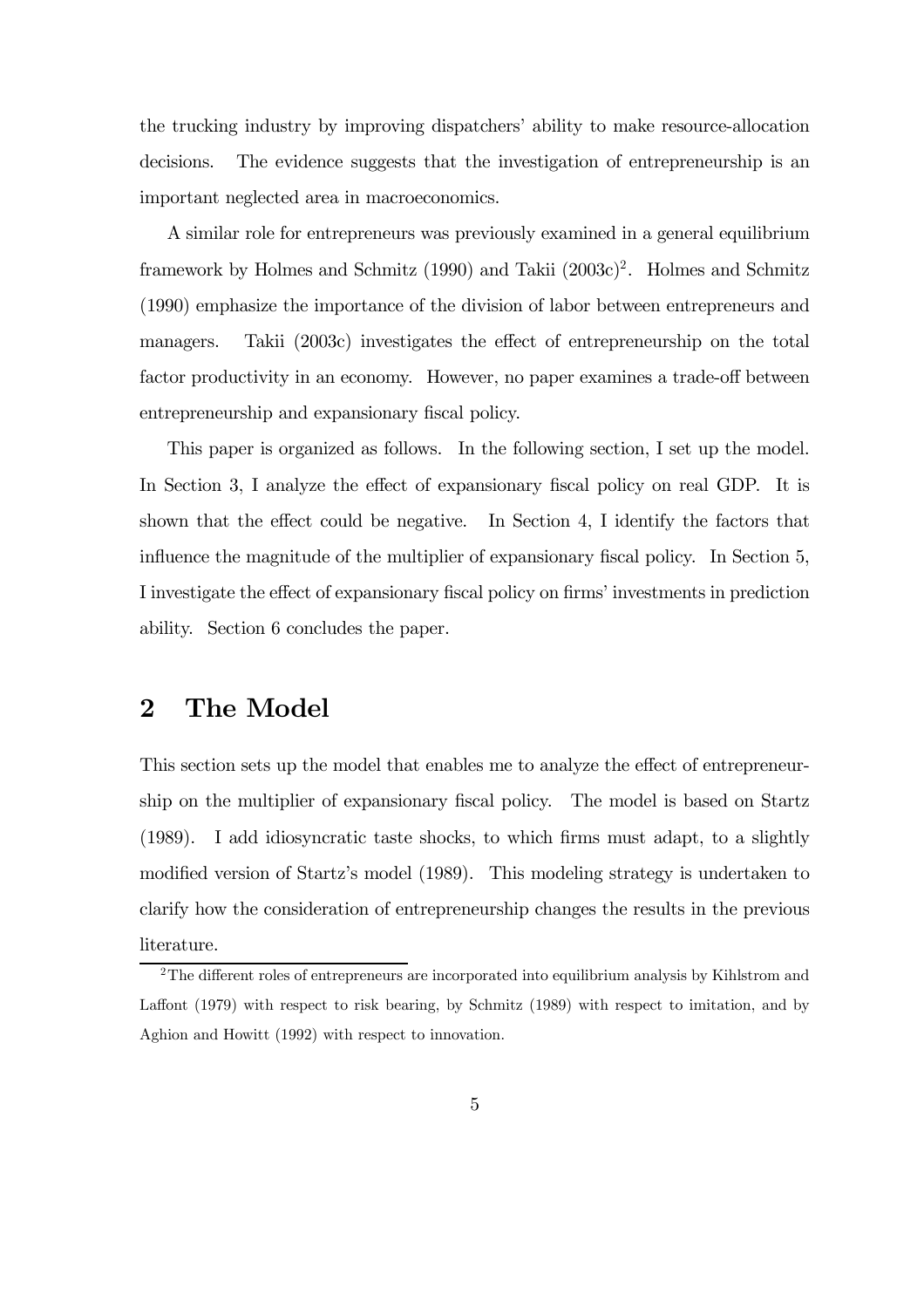Household: There are identical representative households in an economy, and total population is normalized to be one. It is assumed that the households' utilities depend on a bundle of goods purchased by the household,  $c_i$  (  $C$  goods ), a bundle of goods provided by the government,  $g_i$  (G goods ), and leisure L:

$$
U = \theta \log C + \xi \log G + (1 - \theta - \xi) \log L,
$$
  
where 
$$
C = \left[ \frac{\int^{n_c} z_i c_i^{\alpha} di}{n_c^{1 - \alpha}} \right]^{\frac{1}{\alpha}},
$$

$$
G = \left[ \frac{\int^{n_g} z_i g_i^{\alpha} di}{n_g^{1 - \alpha}} \right]^{\frac{1}{\alpha}},
$$

$$
\alpha = 1 - \frac{1}{\rho} \in (0, 1).
$$

The parameters  $\theta$  and  $\xi$  are assumed to be between zero and one. They measure the relative weights that agents place on  $C$  goods and  $G$  goods, respectively. The parameter  $\rho$  is the measure of the elasticity of substitution. As  $\alpha$  is assumed to be between zero and one,  $\rho$  is greater than 1. This means that the goods are imperfect substitutes. The variables  $n_c$  and  $n_g$  measure the varieties of C goods and G goods, respectively. The denominators,  $n_c^{1-\alpha}$  or  $n_g^{1-\alpha}$ , are included in each subutility in order to eliminate the positive taste for variety, as assumed in Startz (1989). The random variables,  $z_i$ , represent changes in tastes for each good and are identically and independently distributed (i.i.d). The incorporation of  $z_i$  in subutility is the main departure from Startz's (1989) model.

Representative households maximize their utility functions by choosing  $c_i$  and  $L$ subject to the budget constraint:

$$
\int^{n_c} p_{ci} c_i di = \Pi + (N - L) - T,
$$

where  $p_{ci}$  is the price of the *ith* C good,  $\Pi$  is capital income, N is the total amount of available labor in this household, and  $T$  is lump sum taxes. The wage rate is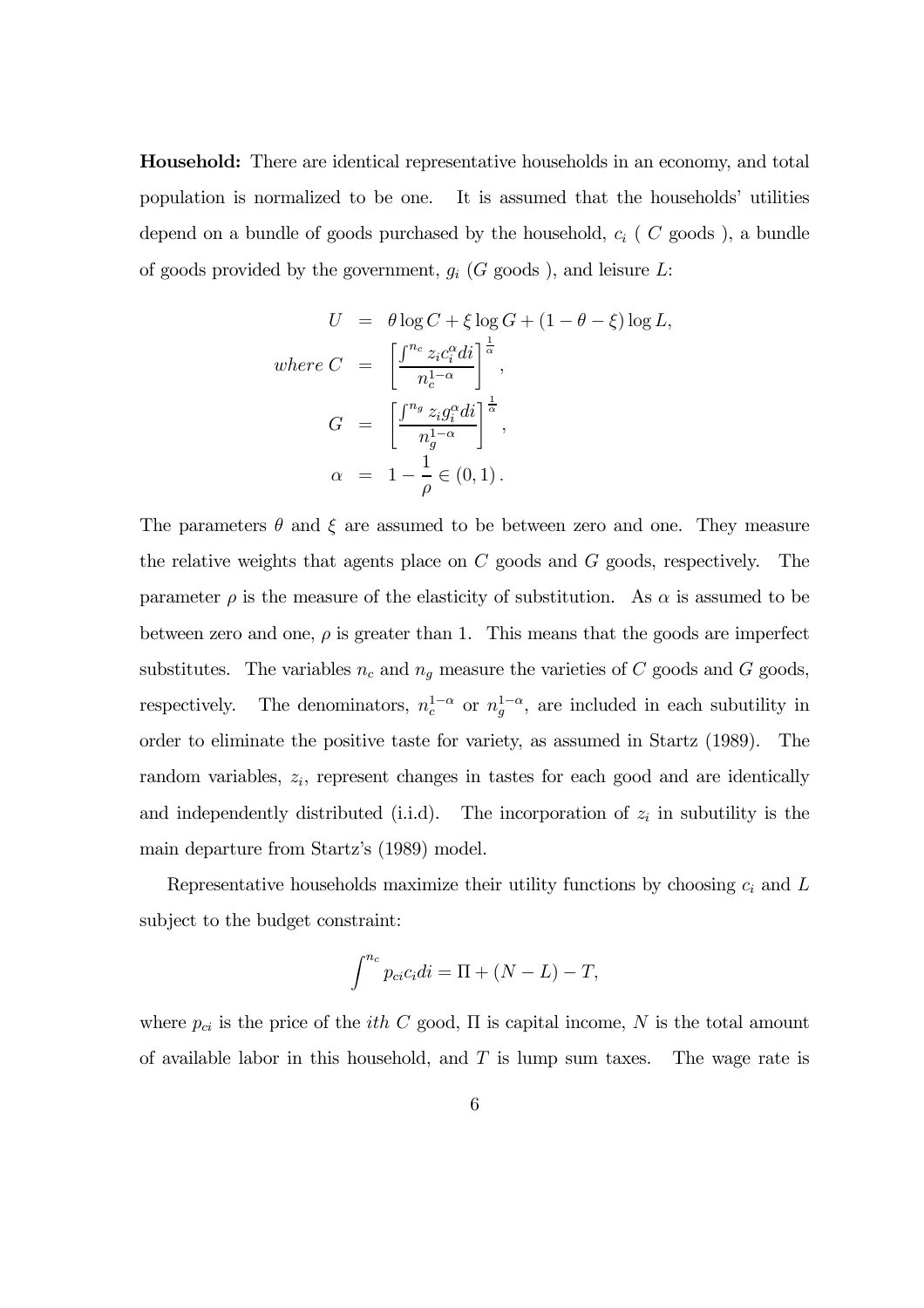assumed to be 1. Hence,  $N - L$  represents labor income.

Demand functions for C goods and leisure are easily derived, as follows:

$$
c_i = \left(\frac{z_i}{p_{ci}}\right)^{\frac{1}{1-\alpha}} P_c^{\frac{\alpha}{1-\alpha}} \left[\frac{\theta}{1-\xi} \frac{\Pi + N - T}{n_c}\right], \ \forall i,
$$
\n
$$
(1)
$$

$$
L = \frac{1 - \theta - \xi}{1 - \xi} \left[ \Pi + N - T \right],
$$
  
\nwhere 
$$
P_c = \left[ \frac{\int^{n_c} p_{ci}^{\frac{\alpha}{\alpha - 1}} z_i^{\frac{1}{1 - \alpha}} di}{n_c} \right]^{\frac{\alpha - 1}{\alpha}}.
$$
 (2)

 $\frac{\theta}{1-\xi}$  [ $\Pi + N - T$ ] and  $\frac{1-\theta-\xi}{1-\xi}$  [ $\Pi + N - T$ ] are the amounts of expenditure allocated to the purchases of C goods and leisure, respectively. Because of the log linear specification of the utility function, the allocated expenditure is independent of the price index,  $P_c$ . This simplifies the analysis below. Note that the demand functions depend on the realization of the random variables,  $z_i$ . Hence, a firm must adapt to the changes in tastes when production takes place.

Government: A government purchases G goods and transfers them to households. Following Startz (1989), it is assumed that re-trading  $G$  goods is prohibited. The government is assumed to maximize the expected value of  $\log G$  subject to its budget constraint:

$$
\max_{g_i} \int \left[ \log \left( \frac{\int^{n_g} z_i g_i^{\alpha} di}{n_g^{1-\alpha}} \right)^{\frac{1}{\alpha}} \right] q_z(z_i) dz_i,
$$
  
s.t.  $T = \int^{n_g} p_{gi} g_i di$ ,

where  $p_{gi}$  is the price of the *ith* G good and  $q_z(z_i)$  is a marginal density function of  $z_i$ . Without loss of generality, the distribution function of  $z_i$  is assumed to be continuous. The main difference between the households' decisions and the government's decisions is that the government cannot observe changes in tastes due to the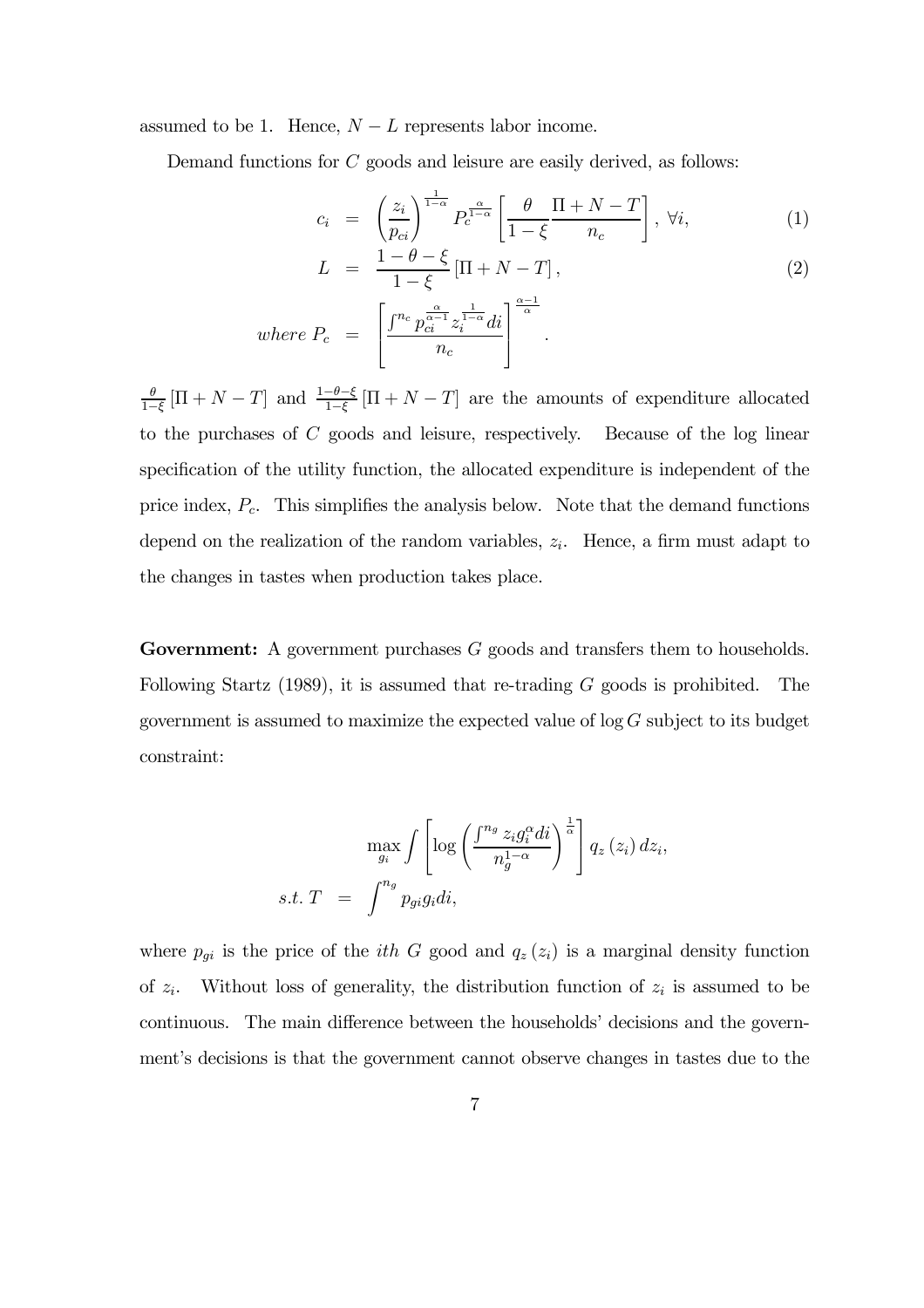lack of local information. As the attention of a human being is limited, it is impossible for a decision-maker to observe all information on shifting consumer tastes for individual goods. Hence, the government must maximize the expected value of households' utility. Of course, in reality, politicians would seek to satisfy their own interests. However, my assumption of a benevolent government assists in identifying the problems caused by the lack of local information.

As  $z_i$  has an i.i.d. distribution and  $g_i$  must be independently chosen due to the lack of information,  $\int^{n_g} z_i g_i^{\alpha} di = \int^{n_g} z^e g_i^{\alpha} di$ , where  $z^e = \int z_i q_z(z_i) dz_i$ . Hence, there is no random component for this maximization problem. The following demand function is easily derived:

$$
g_{i} = \left(\frac{z^{e}}{p_{gi}}\right)^{\frac{1}{1-\alpha}} P_{g}^{\frac{\alpha}{1-\alpha}} \left(\frac{T}{n_{g}}\right), \ \forall i,
$$
\n
$$
where P_{g} = \left[\frac{\int^{n_{g}} (p_{gi})^{\frac{\alpha}{\alpha-1}} (z^{e})^{\frac{1}{1-\alpha}} di}{n_{g}}\right]^{\frac{\alpha-1}{\alpha}}.
$$
\n
$$
(3)
$$

Note that the demand for G goods does not have any random components. As the government guarantees the amount of demand, firms do not need to adapt to changes in demand.

C-goods firm: Each variety of C goods and G goods is produced by a single firm. A C-goods firm must make two decisions: it must choose how much it produces, and what the price of its product is. The timing of decisions is as follows. (1) A taste shock,  $z_i$ , occurs. (2) A firm, i, observes a noisy signal,  $s_i$ , and infers the realized  $z_i$ . (3) The firm produces non-storable goods,  $c_i$ . (4) The firm discovers what the true  $z_i$  is. (5) The firm sets its price,  $p_{ci}$ .

Let us first consider how the firms set their prices. As it is assumed that goods cannot be stored, the optimal strategy is for the firms to set the highest possible price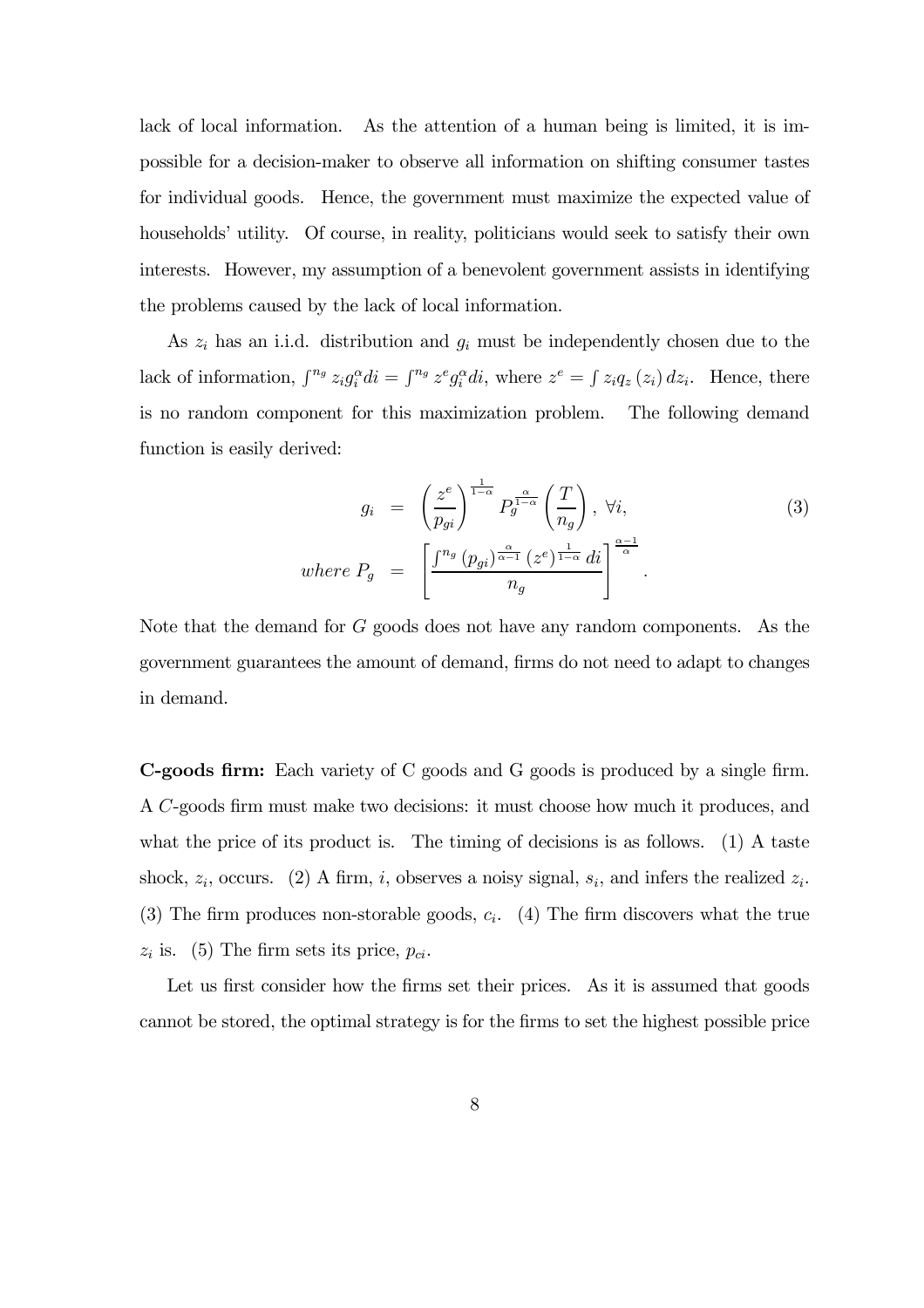

Figure 1: The Pricing Decision (the picture shows that the highest possible price the firm can set when the firm has already produced  $c<sup>s</sup>$  is determined by the inverse demand curve.)

at which they can sell all the products they have already produced<sup>3</sup>. Assume that firms know the households' demand function and that they have already produced  $c_i^s$  units of the goods. The optimal price for the firm i is derived from the inverse demand function, which is depicted by Figure 1:

$$
p_{ci} = z_i (c_i^s)^{\alpha - 1} P_c^{\alpha} \left[ \frac{\theta}{1 - \xi} \frac{\Pi + N - T}{n_c} \right]^{1 - \alpha}.
$$

Note that given this price,  $p_{ci}$ , the demand for the good always equals the supply of the good:  $c_i = c_i^s$ . Hence, I use  $c_i$  to denote the amount of supplied goods as well.

When the firm makes its production decision, it must predict the changes in tastes. It knows that the price will be set on the inverse demand function no matter what

<sup>&</sup>lt;sup>3</sup>When  $\alpha \in (0,1)$  in the utility function of consumers, it is not optimal for the firm to throw the product away in order to keep the price high.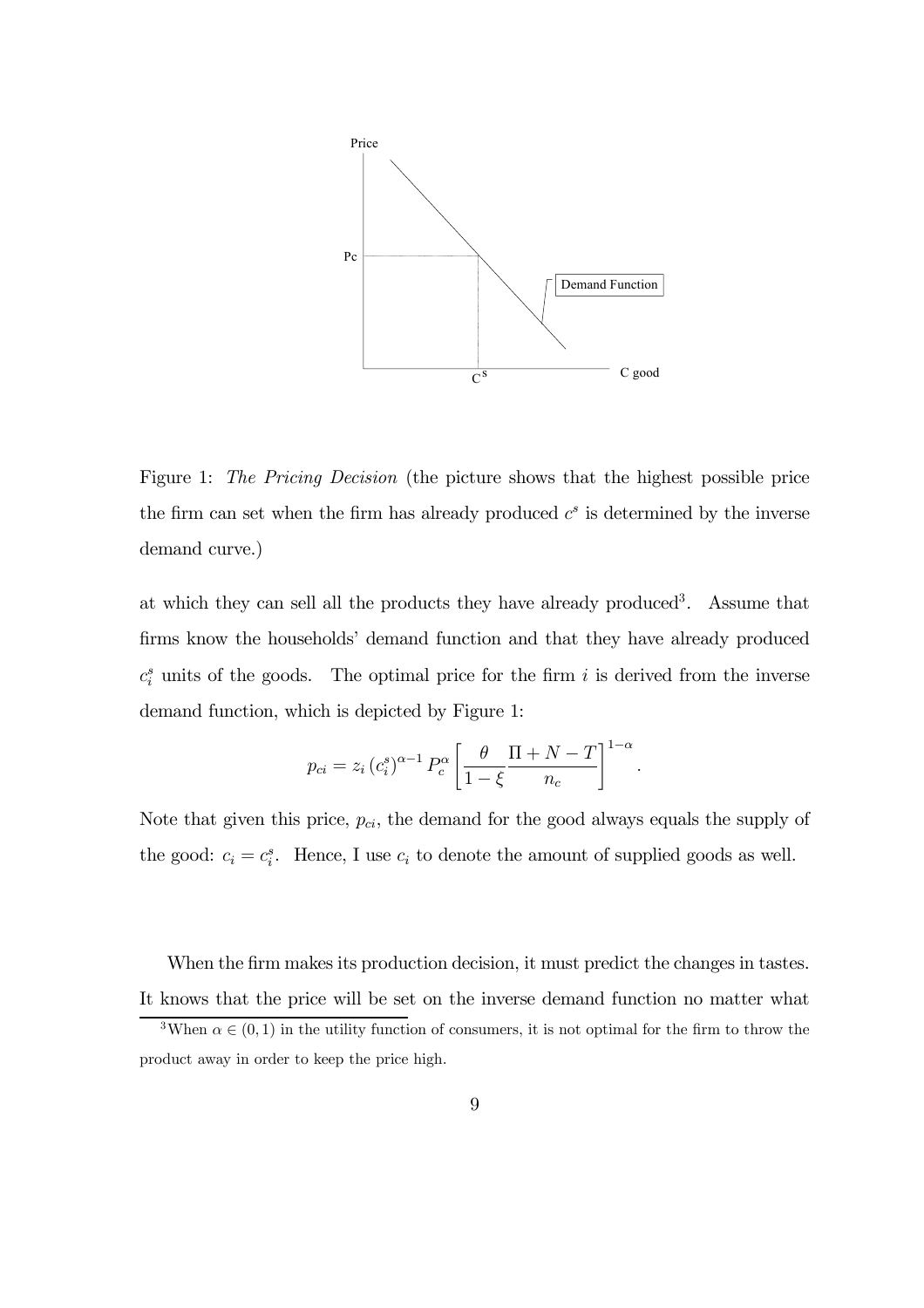the realization is. Hence, the firm's problem is specified by the following equation.

$$
\pi(s_i) = \max_{c_i} \left\{ E^h \left[ p_{ci} | s_i \right] c_i - \frac{c_i}{A} \right\}
$$
\n
$$
s.t. p_{ci} = z_i c_i^{\alpha - 1} P_c^{\alpha} \left[ \frac{\theta}{1 - \xi} \frac{\Pi + N - T}{n_c} \right]^{1 - \alpha}
$$
\n
$$
where \ E^h \left[ p_{ci} | s_i \right] = \int p_{ci} q_{z/s}^h (z_i | s_i) \, dz_i,
$$
\n
$$
q_{z/s}^h (z_i | s_i) = \frac{q_{s/z}^h (s_i | z_i) \, q_z (z_i)}{\int q_{s/z}^h (s_i | z_i) \, q_z (z_i) \, dz_i} \tag{4}
$$

and A measures the productivity of the firm and  $q_{s/z}^h(s_i|z_i)$  is a conditional density function of  $s_i$  given the realization of  $z_i$ . The last equation shows that  $q_{z/s}^h (z_i|s_i)$  is a posterior density of  $z_i$  having observed  $s_i$ .

Note that  $q_{s/z}^h(s_i|z_i)$  depends on h, which measures the firms' ability to predict the changes in households' tastes. If the firm can accurately predict the realization of  $z_i$ , the firm has a likelihood function endowed with high h and is considered to have precise knowledge about the nature of shifting tastes for a particular good. As the knowledge makes it possible for the firms to adequately adapt to the changes, the parameter,  $h$ , can be interpreted as the index of firms' entrepreneurial ability. The ordering of h is mathematically defined later.

The solution to the profit-maximization problem reveals that the price has to be equal to a constant markup,  $\frac{1}{\alpha}$ , times marginal cost,  $\frac{1}{\overline{A}}$ , on average:

$$
p(z_i, s_i) \equiv p_{ci} = \frac{z_i}{\alpha AE^h(z_i|s_i)},
$$
\n(5)

where  $E^h(z_i|s_i) = \int z_i q_{z/s}^h(z_i|s_i) dz_i$ . Note that the actual price deviates from the constant mark-up rule due to firms' misunderstanding the changes in tastes,  $\frac{z_i}{E^h(z_i|s_i)}$ . When the firm discovers the true  $z_i$ , it realizes that  $z_i$  differs from the predicted value. If the realized  $z_i$  is greater than the predicted one,  $E^h(z_i|s_i)$ , then the firms can set a higher price than the mark-up rule. If  $z_i$  is lower than  $E^h(z_i|s_i)$ , then the firm must set a lower price. Hence,  $\frac{z_i}{E^h(z_i|s_i)}$  can be interpreted as the measure of "a wonderful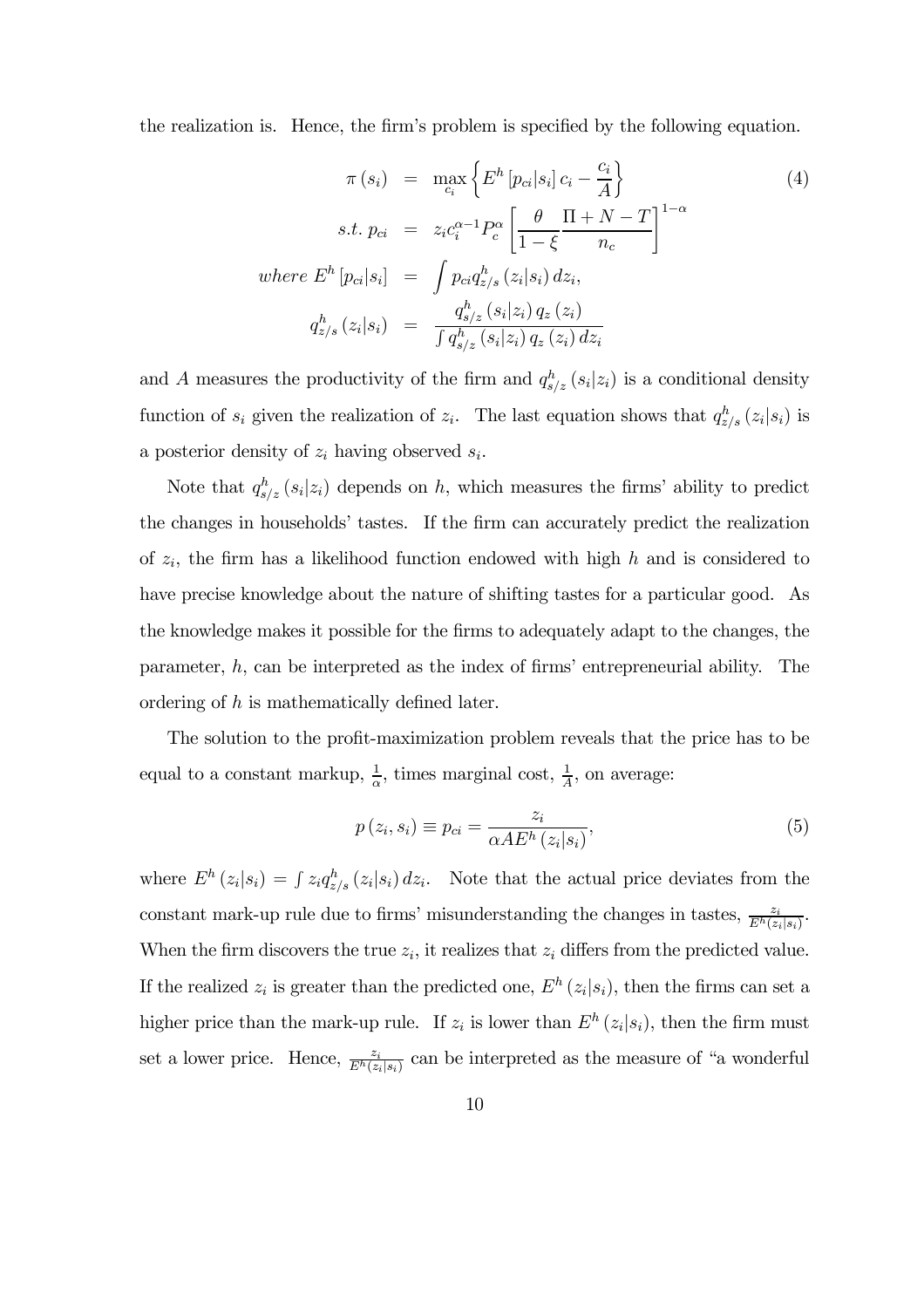surprise"<sup>4</sup>.

G-goods firm: G-goods firms have the same technology as C-goods firms, but the demand for goods is guaranteed by the government. Hence, when the firms decide how much they produce, the prices of the goods are automatically determined from the government's inverse demand function. The G-goods firms' problem is written as:

$$
\pi_{gi} = \max_{g_i} \left\{ p_{gi} g_i - \frac{g_i}{A} \right\},
$$
  
s.t.  $p_{gi} = z^e g_i^{\alpha - 1} P_g^{\alpha} \left( \frac{T}{n_g} \right)^{1 - \alpha}.$  (6)

As there is no random variable on the inverse demand function, there is nothing to predict. Hence, the price is set at exactly the markup,  $\frac{1}{\alpha}$ , times marginal cost  $\frac{1}{A}$ .

$$
p_{gi} = \frac{1}{\alpha A}.\tag{7}
$$

Capital-Market Clearing Condition: It is assumed that a capital market is perfectly competitive and that entrepreneurs can hedge their own risk. Hence, the following capital-market clearing condition must be satisfied:

$$
\Pi = n_c \left[ \int \pi \left( s_i \right) q_s^h \left( s_i \right) ds_i - F \left( h \right) \right] + n_g \left[ \pi_g - F_g \right], \tag{8}
$$

<sup>4</sup>Kirzner (1997) points out that entrepreneurs correct their decisions during the equilibrative market process because the decision-makers discover their earlier errors. Thus, discovery is always accompanied by a sense of "surprise". Of course, his emphasis is on " unthought-of knowledge", which differs from the "known ignorance" in this paper. However, I believe that a careful examination of entrepreneurial discovery based on "known ignorance" clarifies the benefits and the limits of the neoclassical framework, which is part of the purpose of this paper.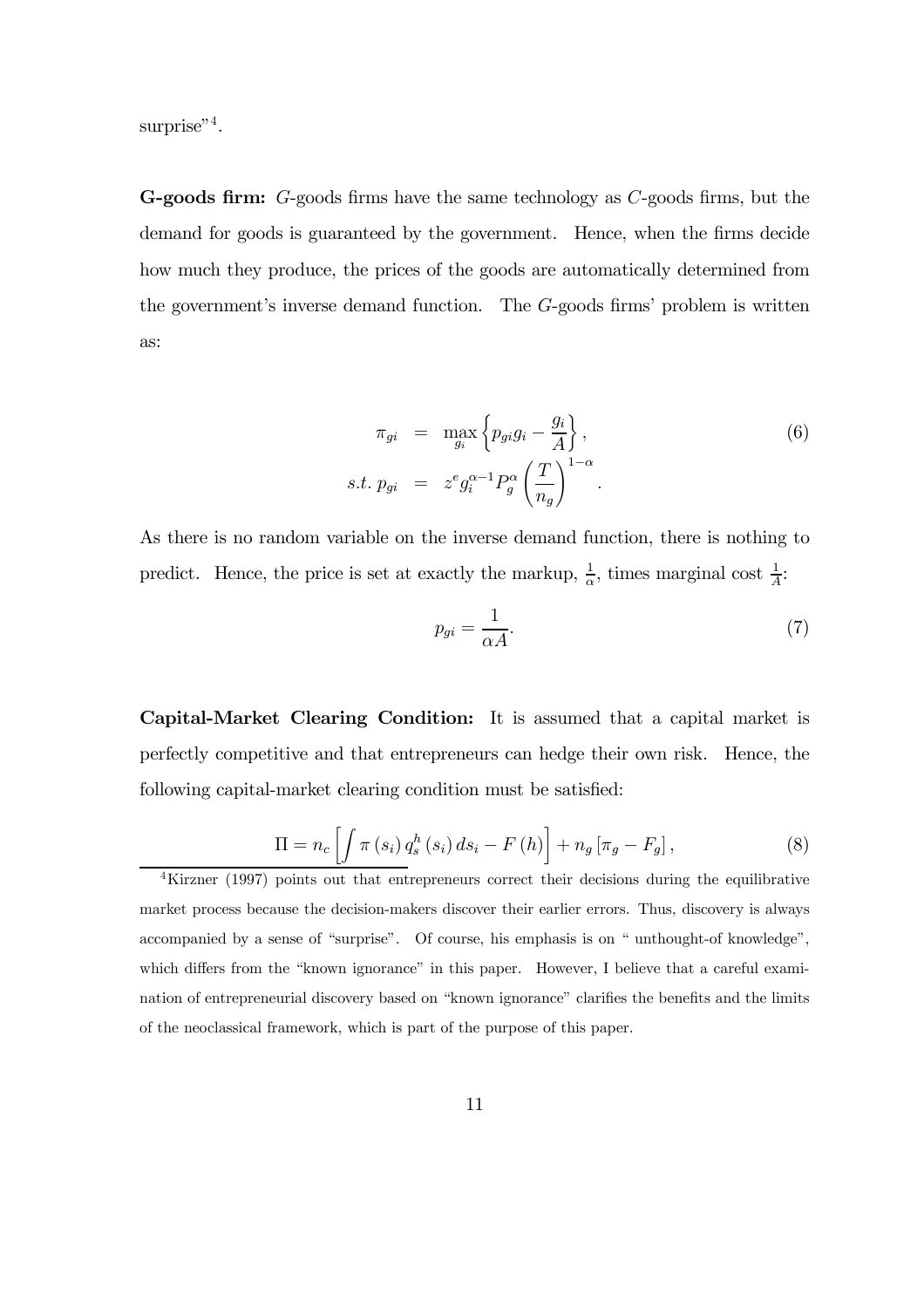where  $q_s^h(s_i) = \int q_{s/z}^h(s_i|z_i) q_z(z_i) dz_i$ , and  $F(h)$  and  $F_g$  are fixed costs for the production of C goods and G goods, respectively.

Fixed cost can be interpreted as the cost of employing management groups and analysts, the importance of which is emphasized by Chandler (1990). The fixed costs,  $F(h)$  and  $F_g$ , may differ as C-goods firms must employ professional analysts in order to predict the changes in tastes. Hence, the natural assumption would be  $F(h) \geq F_g$ .

Equilibrium: The market equilibrium in the short run is formally defined as follows.

**Definition 1** The market equilibrium in the short run is  $\{c(\cdot), L, g_i, p(\cdot, \cdot), p_g, \pi(\cdot), \pi_g, \Pi\},\$ which satisfies the following conditions:

- 1. Households maximize their utility: equations (1) and (2).
- 2. A government maximizes households' expected utility: equation (3 ).
- 3. C-goods firms and G-goods firms maximize their own profits: equations  $(4)$ ,  $(5)$ , (6) and (7).
- 4. The capital market is cleared: equation (8).

The labor market clearing condition is omitted from the definition of the market equilibrium because of Walras's law. The market equilibrium in the short run is defined with a given  $n_c$  and  $n_g$ . The zero profit conditions that determine  $n_c$  and  $n_g$ will be introduced later to define the market equilibrium in the long run.

The Expected Revenue in the Equilibrium: Substituting the profit-maximizing prices of the C-goods firm and the G-goods firm into the demand functions, the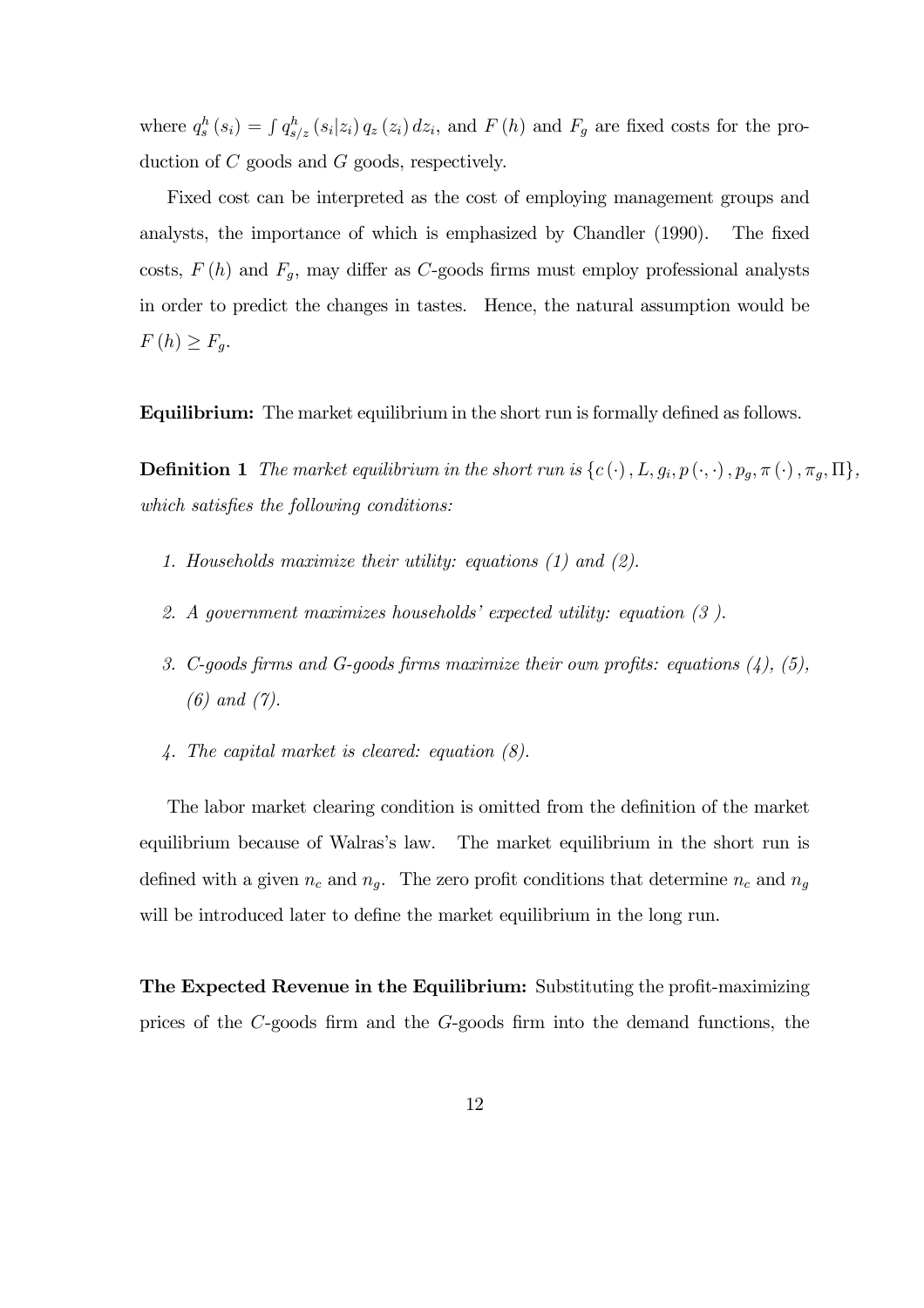expected revenues of the firms are derived as follows:

$$
E^{h}\left[p\left(z_{i}, s_{i}\right) c\left(s_{i}\right)\right] = \left[z\left(h\right)\right]^{\frac{1}{1-\alpha}} \left(\alpha A\right)^{\frac{\alpha}{1-\alpha}} P_{c}^{\frac{\alpha}{1-\alpha}} \frac{\theta}{1-\xi} \frac{\Pi+N-T}{n_{c}},\tag{9}
$$

$$
p_g g = [z^e]^{\frac{1}{1-\alpha}} (\alpha A)^{\frac{\alpha}{1-\alpha}} P_g^{\frac{\alpha}{1-\alpha}} \frac{T}{n_g}, \qquad (10)
$$

where 
$$
z(h) = E^h \left[ E^h \left[ z_i | s_i \right]^{\frac{1}{1-\alpha}} \right]^{1-\alpha}
$$
,

 $\text{and}\, E^h\left[p\left(z_i, s_i\right)c\left(s_i\right)\right]=\int p\left(z_i, s_i\right)c\left(s_i\right)q_{s/z}^h\left(s_i|z_i\right)q_z\left(z_i\right)dz_ids_i\text{ and }E^h\left[E^h\left[z_i|s_i\right]^{\frac{1}{1-\alpha}}\right]=$  $\int \left[ \int z_i q_{z/s}^h (z_i | s_i) \, dz_i \right]^{1-\alpha} q_s^h (s_i) \, ds_i.$ 

The structure of the expected revenue between the C-goods firm and that of the G-goods firm is similar. The main difference is that the expected revenue of the C-goods firm is affected by h through  $z(h)$ , whereas that of the G-goods firm is not. It is shown below that  $z(h)$  is an increasing function of h. This means that if entrepreneurs have greater ability to predict changes in tastes, they can expect to obtain more revenue. Talented entrepreneurs produce more when they can set high prices, and produce less when they must set low prices. Hence, the correlation between the price and output is high. That is why they expect to receive a high revenue. To formally prove this intuition, we need the following assumption.

Assumption: Assume that h is ordered by the informativeness, in the sense of Blackwell (1953). That is,  $h^1 \geq h^2$  if and only if there exists a nonnegative function  $\phi(s_i^2|s_i^1)$ , which satisfies the following three relations:

$$
\int \phi \left( s_i^2 | s_i^1 \right) ds_i^2 = 1, \ a.e. \ \forall s_i^1,
$$
  

$$
\int \phi \left( s_i^2 | s_i^1 \right) q_{s/z}^{h^1} \left( s_i^1 | z_i \right) ds_i^1 = q_{s/z}^{h^2} \left( s_i^2 | z_i \right), \ a.e. \ \forall z_i, \forall s_i^2
$$
  

$$
\int \phi \left( s_i^2 | s_i^1 \right) ds_i^1 \in (0, \infty), \ a.e. \ \forall s_i^2.
$$

Blackwell (1953) proves that if h is ordered by this criterion, information structure  $h^1$  brings higher ex-ante utility than information structure  $h^2$  for any utility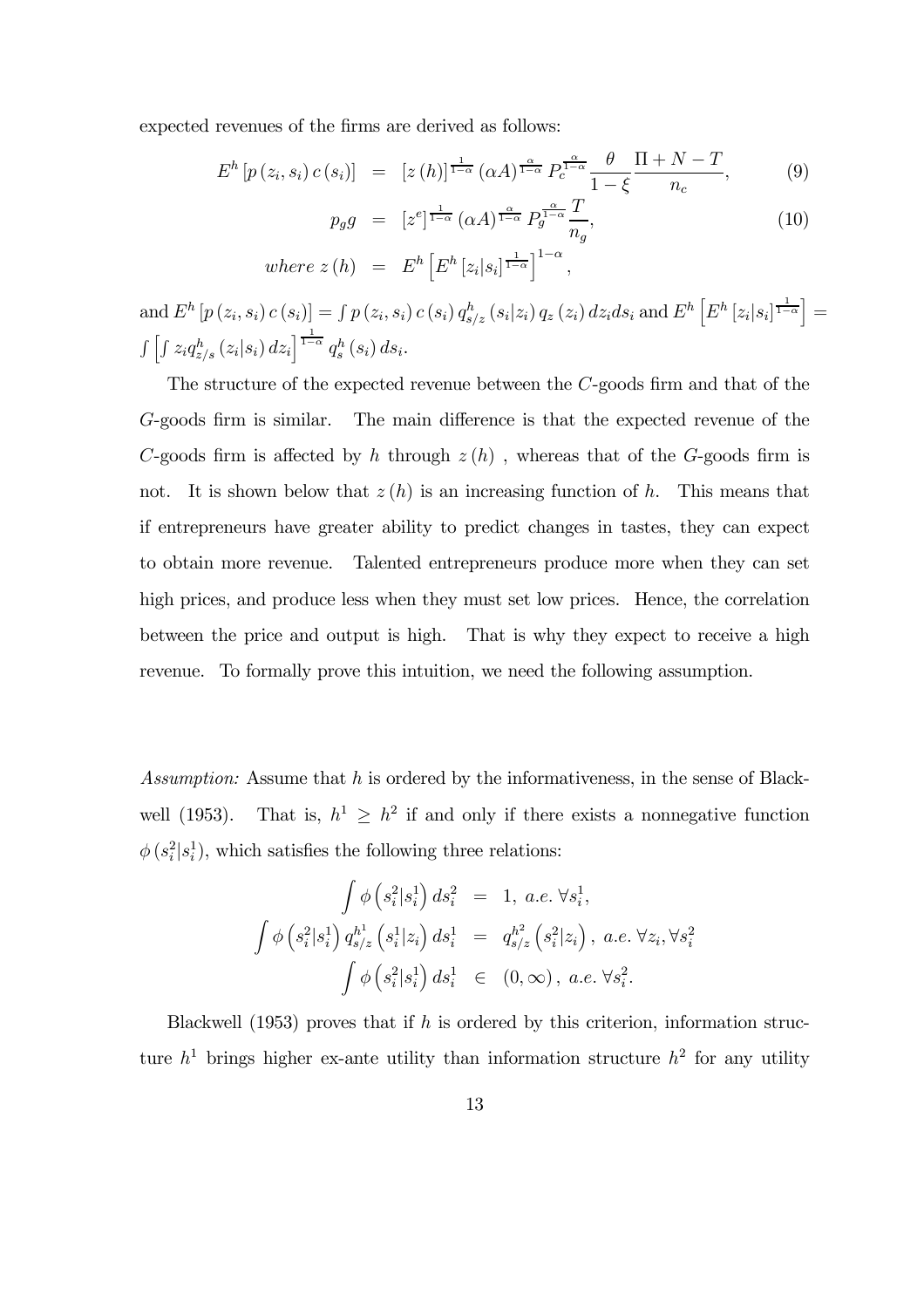function. Using Blackwell's (1953) definition of informativeness, it is shown that  $z(h)$  is increasing in h.

**Lemma 2** If h is ordered by the informativeness in the sense of Blackwell  $(1953)$ , then  $z(h)$  is increasing in h and  $z(h) \geq z^e$  for any h.

**Proof.** As  $E^h[z_i|s_i]^{\frac{1}{1-\alpha}}$  is convex in  $E^h[z_i|s_i]$  and  $E^h[z_i|s_i]$  is convex in  $q_{z/s}^h(z_i|s_i)$ ,  $E^h [z_i | s_i]^{\frac{1}{1-\alpha}}$  is convex in  $q_{z/s}^h (z_i | s_i)$ . From Theorem 2 in DeGroot (1970, p.436), the result is immediate.

Using the above lemma, the expected revenue of the  $C$ -goods firm is increasing in h. However, consumers allocate a constant amount of expenditure to  $C$  goods,  $\frac{\theta}{1-\xi}$  [ $\Pi + N - T$ ]. Hence, the expenditure on C goods is independent of h. As the expenditure must be equal to the total expected revenue of the C-goods sector in equilibrium, the price must be adjusted. That is, the firms' aggressive adaptation to the changes in tastes would raise competition in the market, and, therefore, the price index of C goods would drop. It is shown that  $P_c$  and  $P_g$  are decreasing in  $z(h)$  and  $z^e$ , respectively:

$$
P_c = \frac{1}{\alpha Az(h)^{\frac{1}{\alpha}}},
$$
  

$$
P_g = \frac{1}{\alpha A(z^e)^{\frac{1}{\alpha}}}.
$$

The equations show that the price index for  $C$  goods is lower than the price index for G goods. Because of high competition in the C-goods market, the price index of C goods is lower than that for G goods.

Substituting the price indexes into equations (9) and (10), the expected revenue in the equilibrium is independent of  $h$ :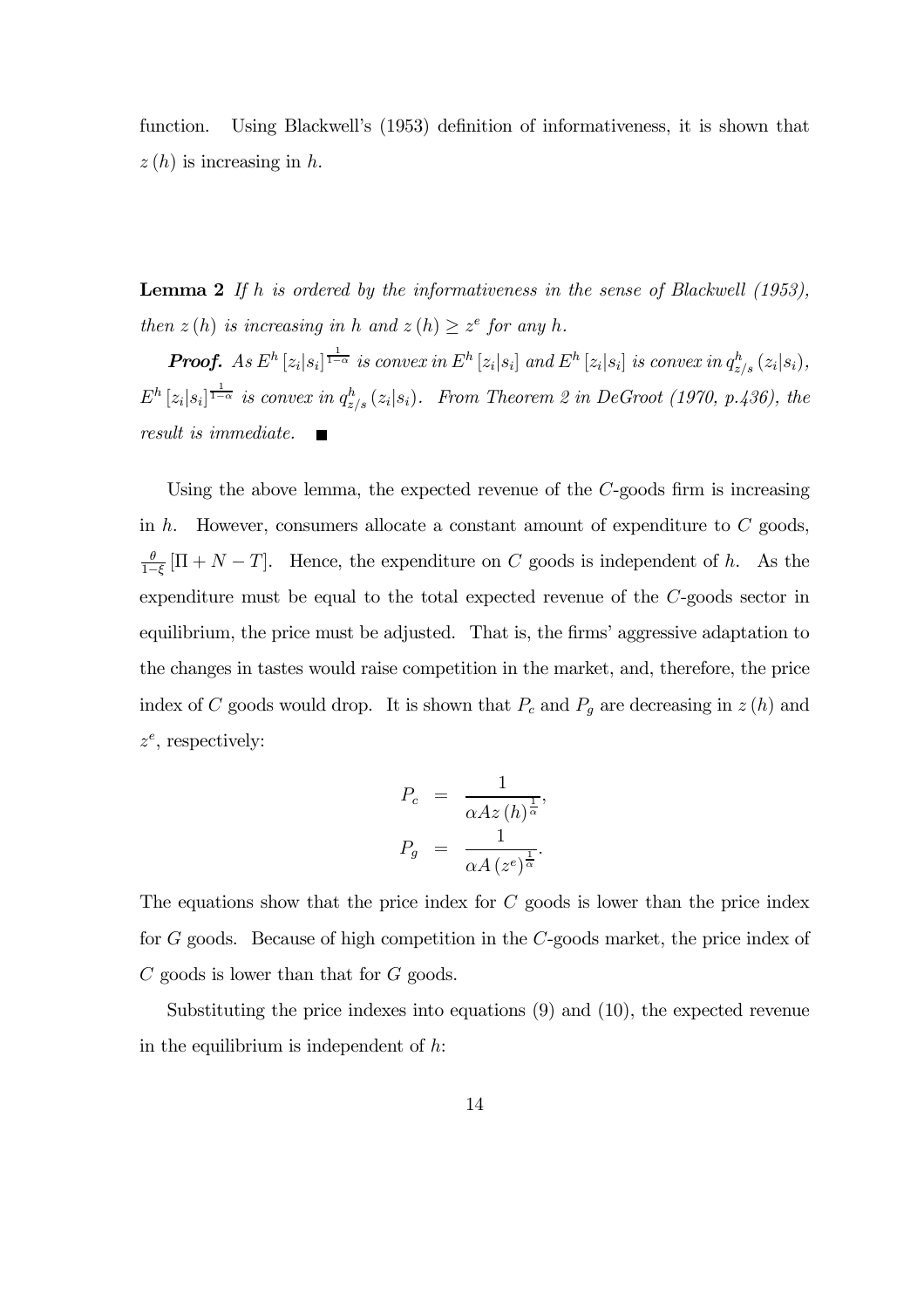$$
E^{h}[p(z_{i}, s_{i}) c(s_{i})] = \frac{\frac{\theta}{(1-\xi)}(\Pi + N - T)}{n_{c}},
$$

$$
p_{g}g = \frac{T}{n_{g}}.
$$

The equation shows that the expected revenues of C-goods and G-goods firms in the equilibrium are equivalent to the expenditure allocated to those goods per firm. As the total expenditure on  $C$  goods is independent of  $h$ , the expected revenue is also independent of  $h$  in the equilibrium. The benefits of strong prediction ability are always cancelled out by a rise in competition.

Of course, if the utility function is not log linear in  $C, G$ , and  $L$ , the total expenditure on C goods is affected by the relative price of C goods and G goods. A reduction in  $P_c$  raises the total expenditure on  $C$  goods and the expected revenue in the equilibrium. The log linear specification eliminates this additional effect and makes my analysis simpler.

### 3 The Multiplier and Prediction Ability

In this section, the effect of expansionary fiscal policy on real GDP is examined. In particular, I am interested in how firms' ability to predict the changes in tastes affects the multiplier of government expenditure. It is shown that the multiplier can be negative.

Real GDP: Real GDP consists of real private consumption and real government expenditure:

$$
Y \equiv \frac{n_c E^h \left[ p \left( z_i, s_i \right) c \left( s_i \right) \right]}{P_c} + \frac{n_g p_g g}{P_g},
$$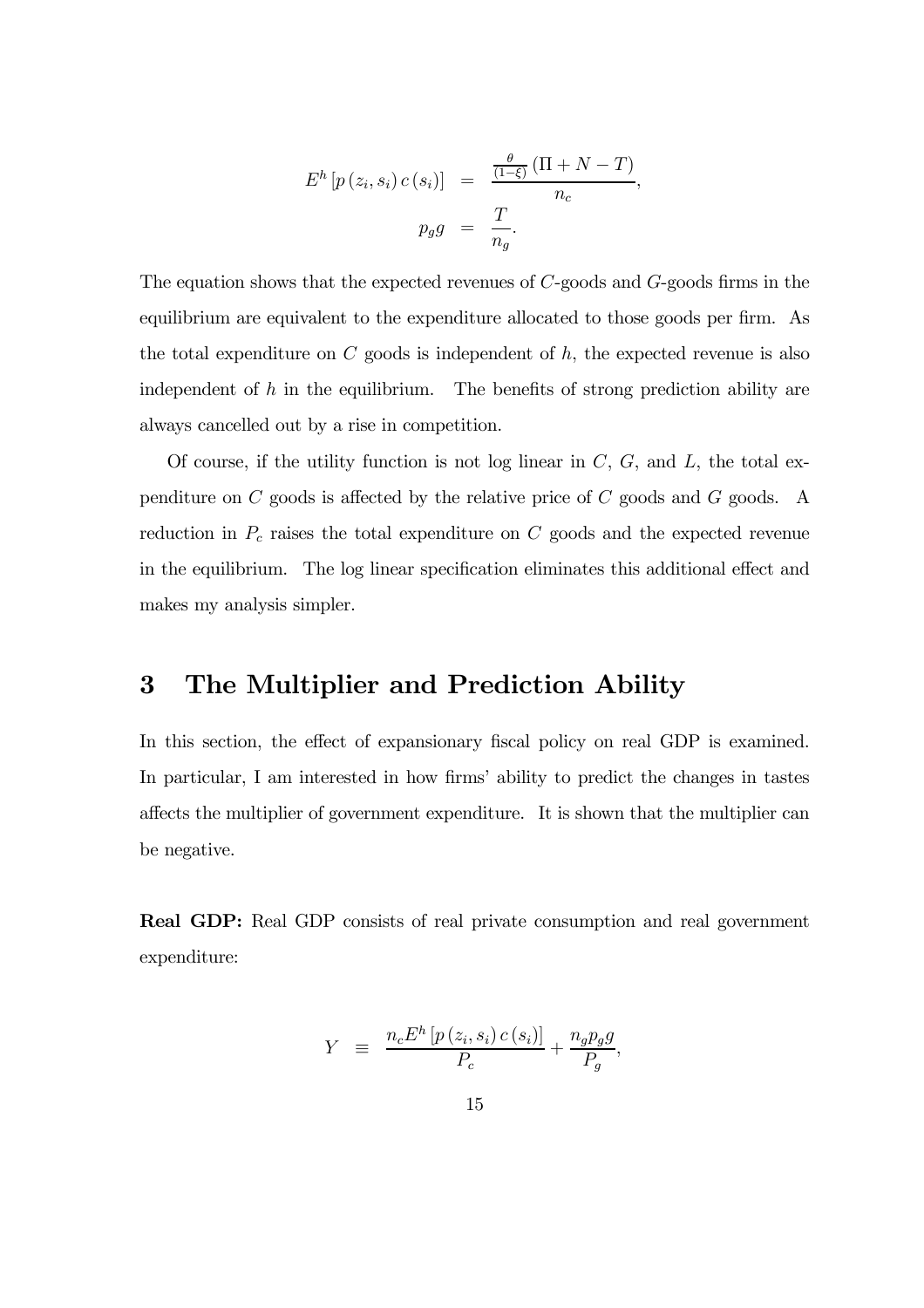$$
= \frac{\frac{\theta}{(1-\xi)}(\Pi+N-T)}{P_c} + \frac{T}{P_g},
$$
  
=  $C + G.$ 

The above equation shows that the definition of real GDP equals the sum of subutility from C goods and G goods. Note that as  $\frac{n_g p_g g}{P_g} = G$ , G is equivalent to real government expenditure. Although G is treated as endogenous in this paper, as  $G = \frac{T}{P_g}$ , and  $P_g$  and T are exogenous, G can be also considered as a policy instrument<sup>5</sup>. Hence, there are two possible policy instruments: real government expenditure,  $G$ , or nominal government expenditure,  $T$ . Following Startz (1989),  $G$  is chosen to be a suitable policy instrument. The choice of policy instrument does not affect the main arguments below.

Wealth Effect:<sup>6</sup> Because monopoly prices exceed marginal costs, an increase in government expenditure raises aggregate profits:

$$
\Pi = \frac{(1-\alpha)\,\theta N - (1-\xi)\left(n_c F\left(h\right) + n_g F_g\right) + \frac{(1-\xi-\theta)(1-\alpha)}{\alpha A(z^e)^{\frac{1}{\alpha}}}G}{1-\xi - (1-\alpha)\,\theta}.
$$

Using this equation, after-tax wealth,  $\Pi + N - T$ , is solved as a function of G:

$$
\Pi + N - T = \frac{(1 - \xi) \left[ N - \frac{G}{A(z^e)^{\frac{1}{\alpha}}} - (n_c F(h) + n_g F_g) \right]}{1 - \xi - (1 - \alpha) \theta}.
$$

<sup>5</sup>If G is chosen to be a policy instrument, T must be considered as an endogenous variable. This means that the government is assumed to minimize  $T$ , provided that it guarantees the subutility  $G$ to representative consumers. The solution is the same.

<sup>6</sup>The wealth effect that operates through an increase in profits is considered the reason for the Keynesian multiplier effect [ex. Silvestre (1989)]. Unayama, Otaki, and Saito (2000) and Bénassy (2002) point out that, in fact, the real reason for output expansion in response to expansionary fiscal policy is the negative wealth effect: as a rise in tax reduces agents' wealth, agents consume leisure less and work more. The argument in this paper does not depend on the reason for GDP expansion.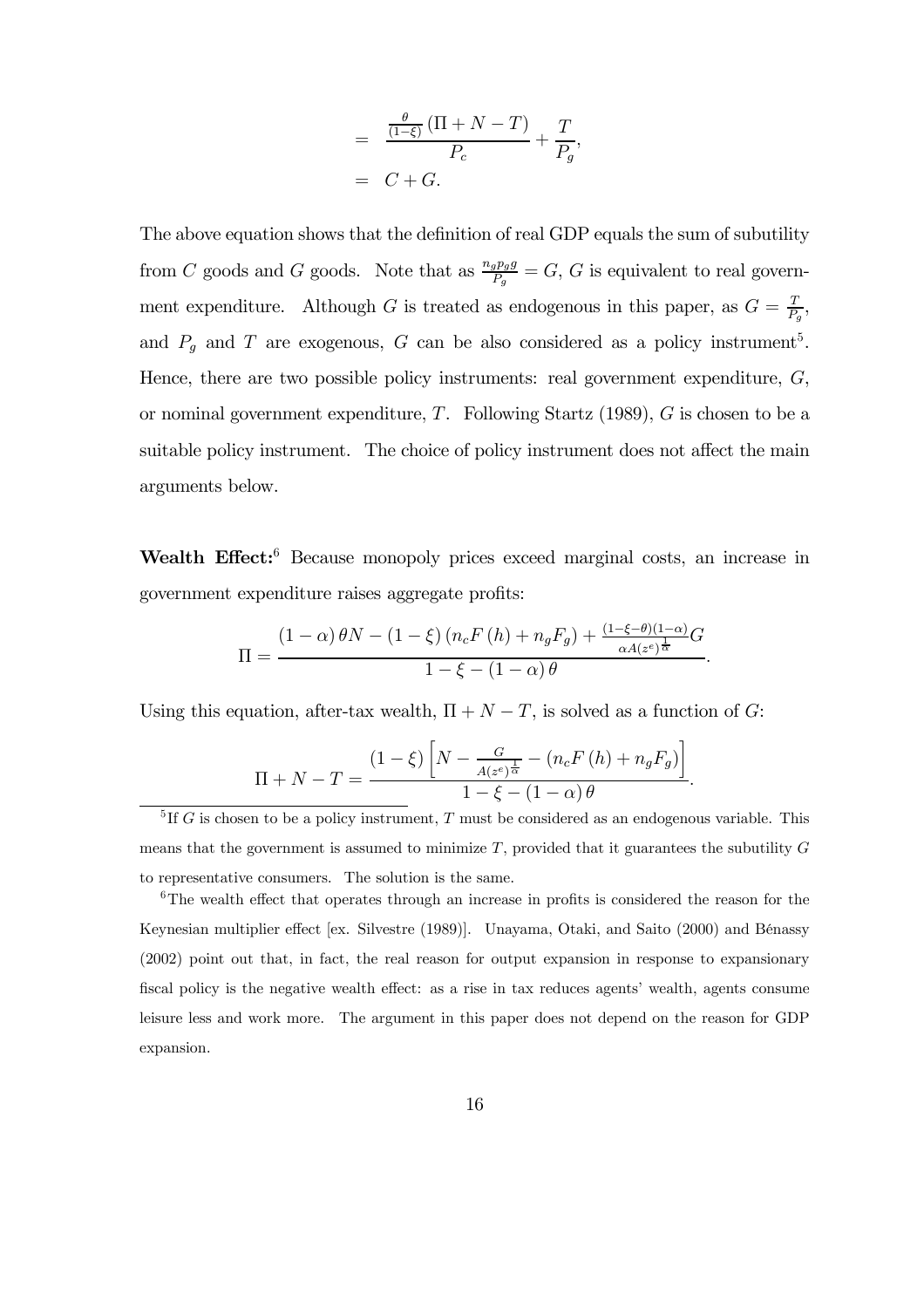The equation shows that an increase in government expenditure lowers after-tax wealth. Hence, it lowers private consumption. This brings about a trade off between government expenditure, G, and private consumption, C.

Fiscal Policy: Substituting the derived after-tax wealth into the definition of real GDP, real GDP in the short run is shown to be a function of government expenditure.

**Proposition 3** Real GDP in the short run,  $Y^S$ , can be expressed as a function of real government expenditure, G:

$$
Y^{S} = i_{s} + m_{s}G,
$$
  
\nwhere  $m_{s} = \frac{(1 - \xi - \theta) + \alpha \theta \left(1 - \left(\frac{z(h)}{z^{e}}\right)^{\frac{1}{\alpha}}\right)}{1 - \xi - (1 - \alpha)\theta},$   
\n $i_{s} = \frac{\alpha A\theta \left[N - (n_{c}F(h) + n_{g}F_{g})\right]}{[1 - \xi - (1 - \alpha)\theta]}z(h)^{\frac{1}{\alpha}}.$ 

If  $z(h) = z^e$ , which can be interpreted as the case of no entrepreneurial activity, then the result is the same as Startz (1989) and  $m_s$  is always positive. However, if  $z(h) > z^e$ ,  $m_s$  can be negative. That is, if there are entrepreneurial activities, large government expenditure can lower real GDP. Note that if  $z(h) > z^e$ , then  $P_c < P_g$ . As large government expenditure partially crowds out private consumption, households must spend more on relatively expensive goods. Hence, large government expenditure can lower real GDP.

Note that because  $z'(h) > 0$ , an improvement in the firms' ability to predict the changes in tastes lowers the multiplier. That is, active entrepreneurial activities can weaken the effect of expansionary fiscal policy.

Now, let us consider the effectiveness of expansionary fiscal policy in the long run. In the long run, firms enter the market as long as expected profits are positive. Expected profits are zero in the long-run equilibrium:

$$
E^h\left[\pi\left(s_i\right)\right] = F\left(h\right),\,
$$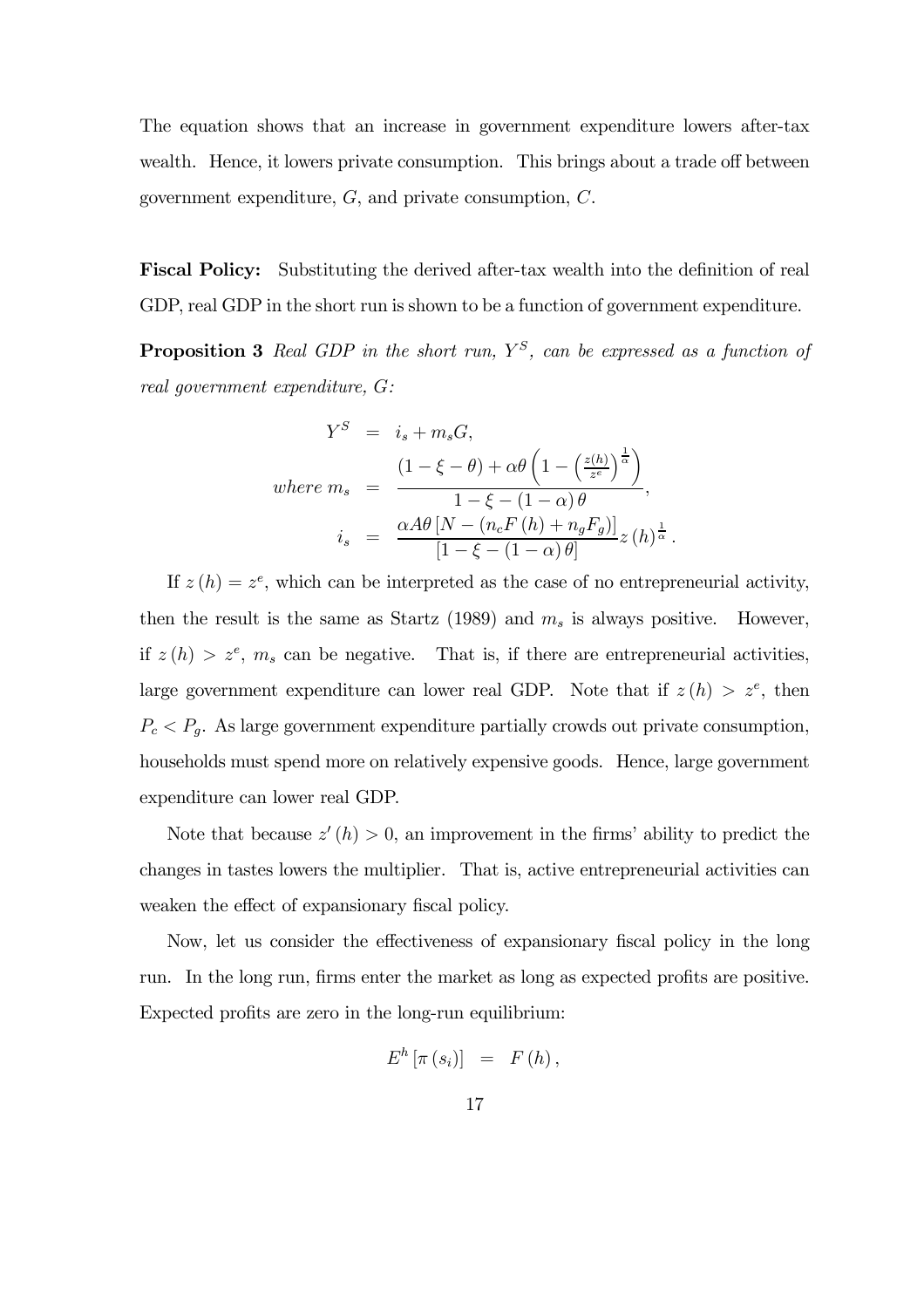$$
\pi_g \;\; = \;\; F_g,
$$

where  $E^h[\pi(s_i)] = \int \pi(s_i) q_s^h(s_i) ds_i$ . Substituting the zero profit conditions into equation (8),  $\Pi = 0$ . Using this result, real GDP in the long run is derived from the definition of real GDP.

**Proposition 4** Real GDP in the long run,  $Y<sup>L</sup>$ , can be expressed as a function of real government expenditure, G:

$$
Y^{L} = i_{l} + m_{l}G,
$$
  
where  $m_{l} = \frac{1 - \xi - \theta \left(\frac{z(h)}{z^{e}}\right)^{\frac{1}{\alpha}}}{1 - \xi},$   
 $i_{l} = \frac{\theta N \alpha Az(h)^{\frac{1}{\alpha}}}{(1 - \xi)}.$ 

The results are qualitatively the same as those for the short run: if there is no entrepreneurial activity  $(z(h) = z^e)$ , then  $m_l$  is positive, as in Startz (1989), whereas if entrepreneurial activities are present  $(z(h) > z^e)$ , then  $m_l$  can be negative. However, the magnitude of the multiplier is different between the long run and the short run:

$$
m_l - m_s = -\frac{\theta(1-\alpha)(1-\xi-\theta)}{\left[1-\xi-(1-\alpha)\theta\right](1-\xi)} \left(\frac{z(h)}{z^e}\right)^{\frac{1}{\alpha}} < 0.
$$

This result also appeared in Startz (1989). However, there are two new observations. First, the difference is larger when  $z(h)$  is larger. That is, when firms have a strong ability to predict changes in tastes, the multiplier in the long run is substantially lower than that in the short run. Second, as  $m_l$  can be negative, it is possible that even when expansionary fiscal policy raises real GDP in the short run, it can be the source of long-run stagnation.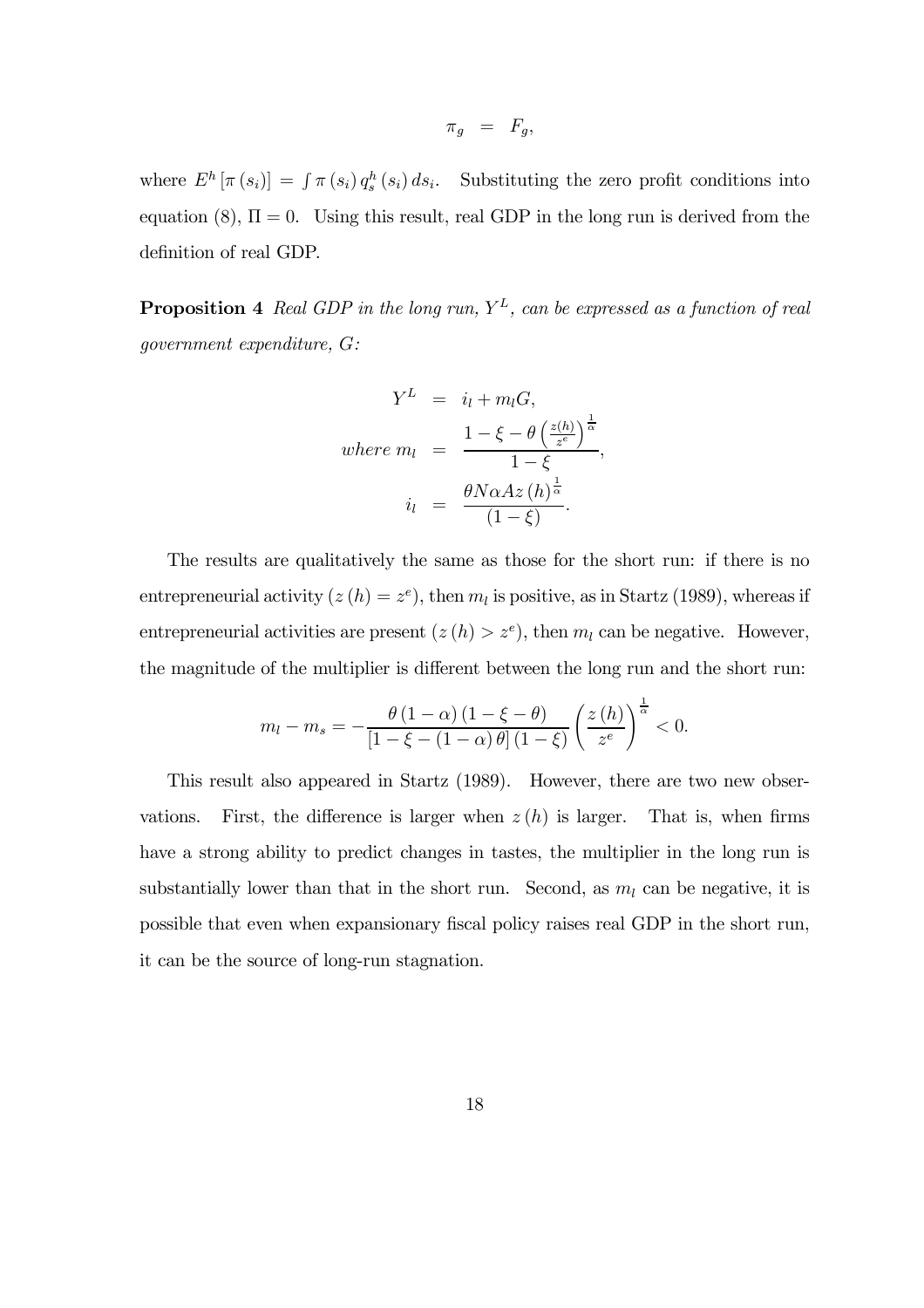# 4 Idiosyncratic Risk and Substitutability

In this section, I make a further assumption on the information structure in order to identify the conditions that influence the multiplier of expansionary fiscal policy. It is shown that the level of idiosyncratic risk, the substitutability of goods, and the prediction ability are the key parameters influencing the multiplier.

I assume that  $log z_i$  comprises a predictable component  $\mu$  and an unpredictable component  $u_i$ :

$$
\log z = \mu + u_i
$$

where  $u_i$  is normally distributed with a mean of 0 and a variance of  $\sigma_u^2$ . It is assumed that the unpredictable component  $u_i$  summarizes unexpected changes in tastes. The firms cannot observe  $u_i$  before making production decisions, but they can observe the signal  $s_i$ :

$$
s_i = u_i + \varepsilon_i
$$

where  $\varepsilon_i$  is normally distributed with a mean of 0 and a variance of  $\sigma_{\varepsilon}^2(h)$ . Note that the variance of the noise term differs when the firms' prediction ability differs.

The following measure to capture the firms' ability to predict the change in consumer tastes,  $u_i$ , is suggested by Takii (2003a).

Definition 5 The measure of the firms' ability to predict changes in tastes, u, (the firms' prediction ability), is defined by:

$$
h = 1 - \frac{\int Var\left(u|s\right) q_s^h\left(s\right) ds}{\sigma_u^2},
$$

where  $Var(u|s) = \int (u - \int u q_z^h(z|s) dz)^2 q_z^h(z|s) dz$  and  $u = \log z - \mu$ .

This measure implies that the firms accurately predict  $u$  when on average they reduce the conditional variance, having observed  $s_i$ . To compare ability in different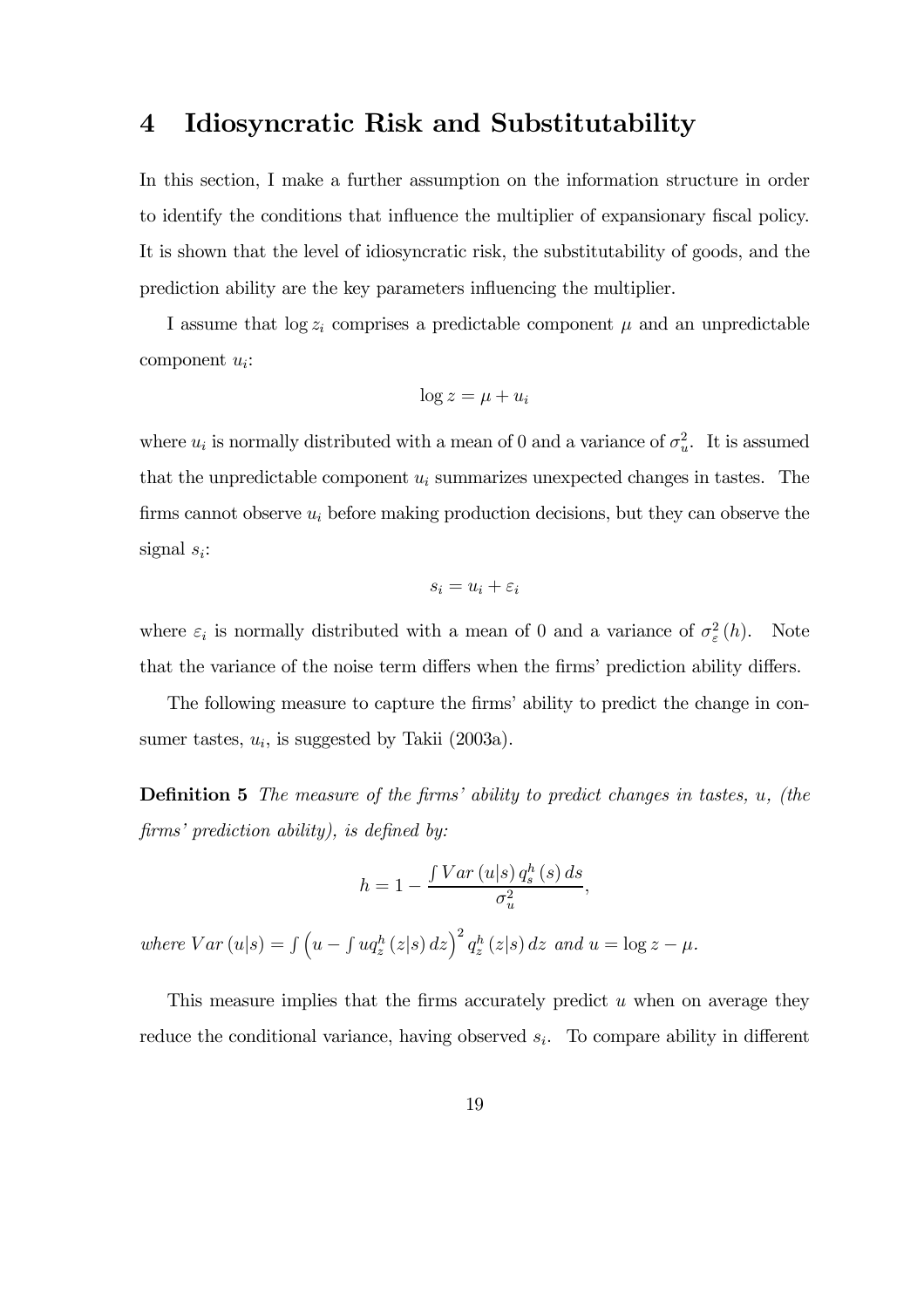environments,  $\int Var(u|s) q_s^h(s) ds$  is divided by  $\sigma_u^2$ , which is the unconditional variance of  $u_i$ . The measure h ranges from 0 to 1. If the firms perfectly predict the changes,  $h = 1$ , whereas if the firms do not predict the changes at all,  $h = 0$ .

Using the definition of  $h$ , the variance of the noise term is endogenously determined as follows:

$$
\sigma_{\varepsilon}^{2}(h) = \frac{(1-h)\,\sigma_{u}^{2}}{h}.\tag{11}
$$

As expected, when the firms more accurately predict unexpected changes, the variance of the noise term is smaller. When  $h = 1$ , the variance is 0, whereas when  $h = 0$ , the variance is infinite.

Given this definition, it is shown that:

$$
z(h) = ze \exp \frac{(\rho - 1) \sigma_u^2 h}{2},
$$
\n(12)

where  $\rho = \frac{1}{1-\alpha}$ . The equation shows that the marginal value of prediction ability is larger if risk is large and goods are more substitutable. If goods are more substitutable, demand is more sensitive to the changes in tastes, from equation (1). Hence, it is more important for the firms to predict the changes.

Substituting equation (12) into the definitions of  $m_s$  and  $m_l$ , the following proposition is derived.

Proposition 6 Both the multipliers in the short run and long run are decreasing in the level of idiosyncratic risk,  $\sigma_u^2$ , the substitutability of goods,  $\rho$  and the firms' prediction ability h:

$$
m_s = \frac{1 - \xi - \theta - \left(1 - \frac{1}{\rho}\right)\theta \left(\exp{\frac{\rho \sigma_u^2 h}{2}} - 1\right)}{1 - \xi - \frac{\theta}{\rho}},\tag{13}
$$

$$
m_l = \frac{1 - \xi - \theta \exp{\frac{\rho \sigma_u^2 h}{2}}}{1 - \xi}.
$$
\n(14)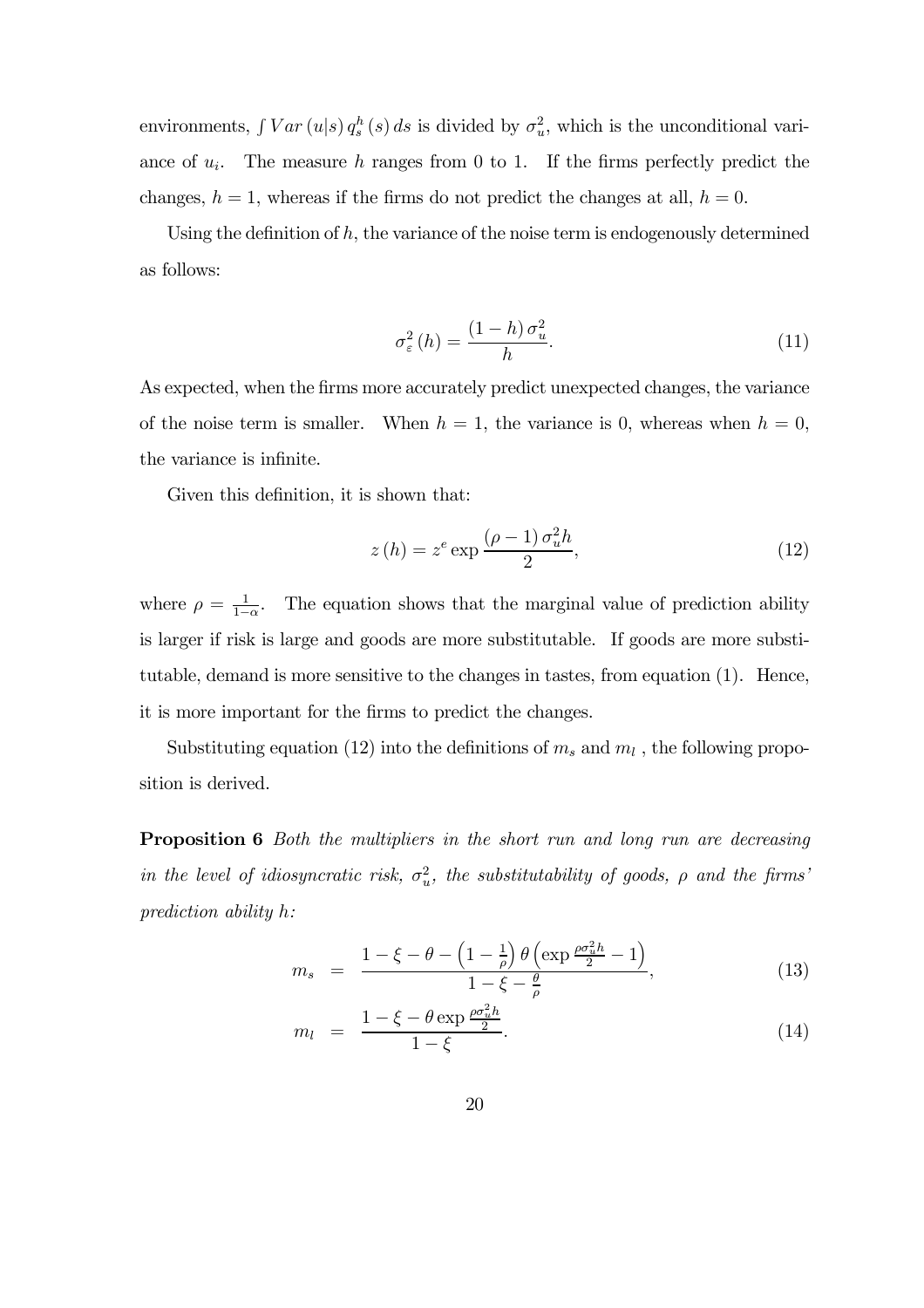Note that because the multipliers are decreasing in risk, the substitutability of goods and the firms' prediction ability, the multipliers are likely to be negative if the three factors are large. A rise in idiosyncratic risk increases the importance of prediction, and a rise in the substitutability of goods makes demand more sensitive to changes in tastes. Hence, both increase the benefits from adapting to changes by processing local information. On the other hand, an increase in firms' prediction abilities allows firms to correctly adapt to changes. Thus, a rise in all three factors increases the beneficial effects of private consumption on real GDP and makes it more difficult for government expenditure to substitute for it.

#### 5 Investment in Prediction Ability

An increase in government expenditure may have a further detrimental effect on the economy: it may discourage investment in prediction ability. This section asks a different question than the previous section did, focusing on how expansionary fiscal policy affects firms' investment in prediction ability.

Suppose that C-goods firms can invest in their management staff and choose the level of prediction ability before starting their businesses.

$$
\max_{h} E^{h} \left[ \pi \left( s_{i} \right) \right] - F \left( h \right),
$$
\n
$$
E^{h} \left[ \pi \left( s_{i} \right) \right] = \frac{\left[ \left( 1 - \frac{1}{\rho} \right) A \right]^{\rho - 1} P_{c}^{\rho - 1} \frac{\theta}{1 - \xi} \frac{\Pi + N - T}{n_{c}}}{\rho} (z^{\epsilon})^{\rho} \exp \frac{\rho \left( \rho - 1 \right) \sigma_{u}^{2} h}{2}.
$$

Assume that the convexity of the  $F$  function is strong enough to satisfy the second order condition. That is,  $F''(h) > \left[\frac{\rho(\rho-1)\sigma_u^2}{2}\right]$  $\int_0^2 E^h(\pi(s_i))$  for any  $E^h(\pi(s_i))$  in the equilibrium. Moreover, it is assumed that  $F'(0) < \frac{\rho(\rho-1)\sigma_u^2}{2} E^0(\pi(s_i))$  and  $F'(1) >$  $\frac{\rho(\rho-1)\sigma_u^2}{2}E^1(\pi(s_i)).$  These two conditions guarantee that the solution is interior in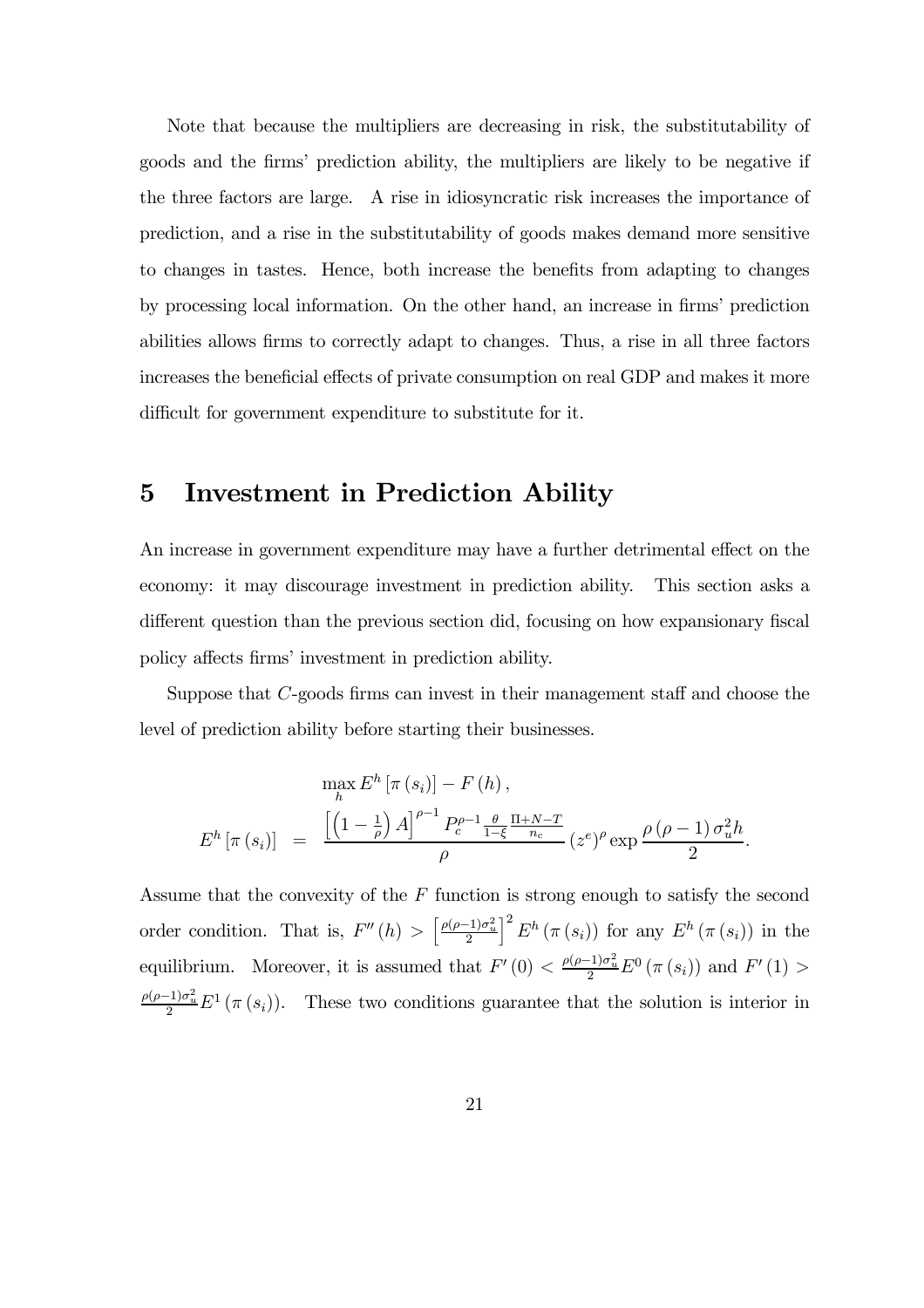$[0, 1]$ . Hence, the optimal h satisfies:

$$
F'(h) = \frac{\rho(\rho-1)\sigma_u^2}{2}E^h(\pi(s_i)).
$$

The firms' investment in prediction ability can be analyzed by examining  $E^h(\pi(s_i))$ in the short run and in the long run.

Prediction ability in the short run: In the short run, the number of firms does not change and profits are positive. Hence, the expected profits depend on the demand for C goods:

$$
F'(h) = \frac{(\rho - 1) \sigma_u^2}{2} \frac{\theta (\Pi + N - T)}{n_c (1 - \xi)},
$$

$$
\frac{\theta (\Pi + N - T)}{(1 - \xi)} = \frac{\theta \left[ N - \frac{G}{A(z^e)^{\frac{\rho}{\rho - 1}}} - (F(h) n_c + F_g n_g) \right]}{1 - \xi - \frac{\theta}{\rho}}.
$$

Applying the implicit function theorem to the first order condition,  $h$  is derived as a function of  $G, \sigma_u^2$  and  $\rho$  in the short run:

**Proposition 7** Prediction ability in the short run,  $h^s$ , is decreasing in G and increasing in  $\sigma_u^2$ :

$$
h^{s} \equiv H^{s}\left(G, \sigma_{u}^{2}, \rho\right), H_{G}^{s}\left(G, \sigma_{u}^{2}, \rho\right) < 0, H_{\sigma}^{s}\left(G, \sigma_{u}^{2}, \rho\right) > 0.
$$

The proposition shows that large government expenditure discourages investment in prediction ability whereas large idiosyncratic risk requires prediction ability. Because of the crowding- out effect, private demand is lower when the government spends more. This lowers the firms' incentives to invest in prediction ability. Strong uncertainty about taste shocks requires that firms have more ability to predict taste changes. This increases the firms' incentives to invest in h.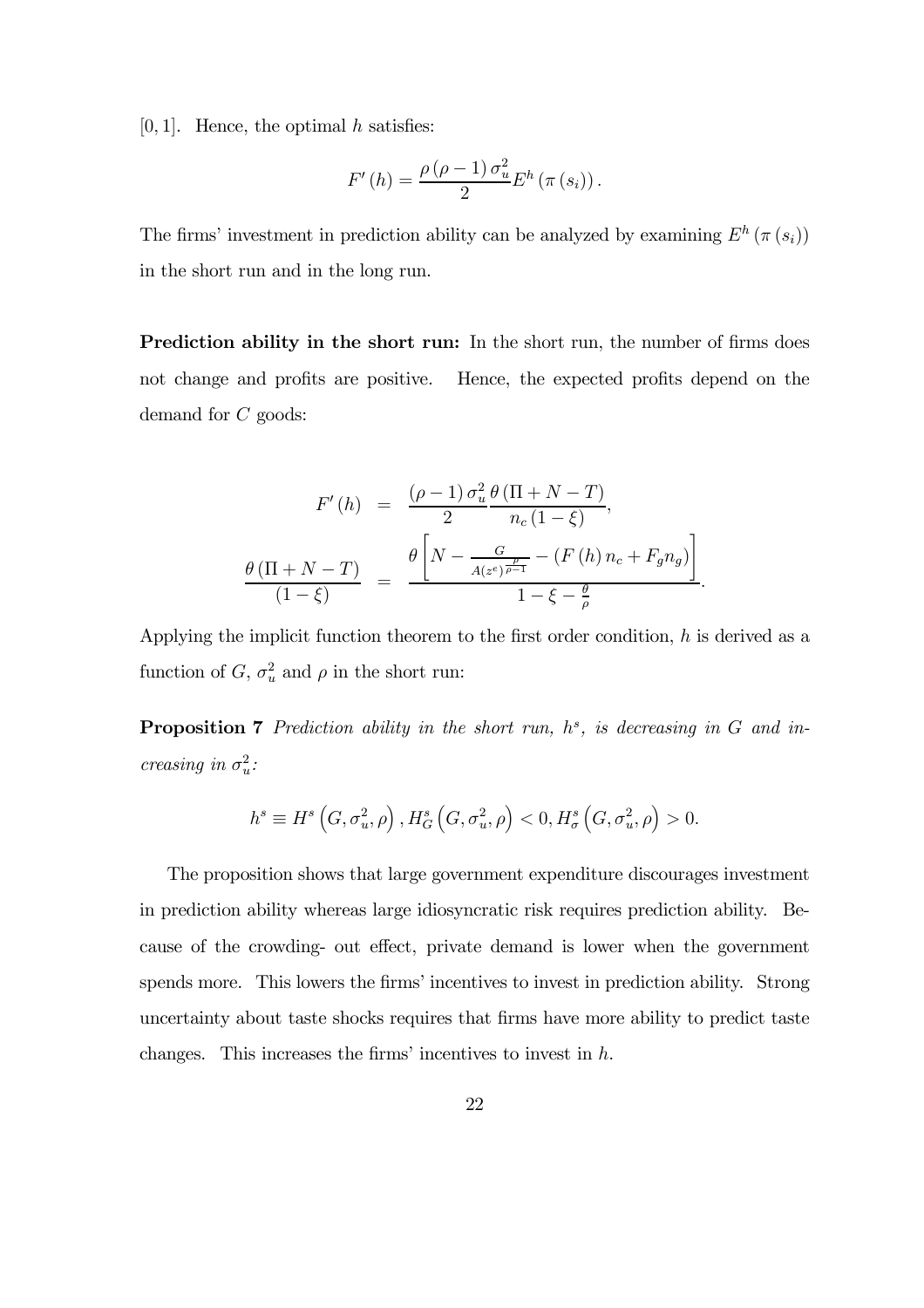The effect of substitutability of goods is ambiguous. On the one hand, the more substitutable goods are, the more sensitive demand is to changes in tastes. Hence, the substitutability of goods increases the importance of prediction ability. On the other hand, however, strong substitutability of goods reduces the monopoly rents of firms and, therefore, reduces the expected profits of the firms in the equilibrium. This effect discourages firms from investing in prediction ability. However, the following corollary shows that the first effect dominates the second effect in my model, if the expected taste shocks are normalized to be 1.

**Corollary 8** Prediction ability in the short run,  $h^s$ , is increasing in  $\rho$  if  $z^e = 1$ :

$$
If z^e = 1, H^s_\rho\left(G, \sigma_u^2, \rho\right) > 0.
$$

Note that proposition 6 shows that the multiplier is decreasing in firms' prediction ability. Hence, the results in proposition 7 and corollary 8 reinforce the results in proposition 6: an increase in risk and substitutability of goods reduces the economic effectiveness of expansionary fiscal policy.

Prediction ability in the long run: Eventually, entries and exits occur and  $E^h(\pi(s_i)) = F(h)$  is satisfied in the long run:

$$
F'(h) = \frac{\rho(\rho - 1) \sigma_u^2}{2} F(h).
$$

This means that changes in demand cannot affect the investment decisions in the long run. The implicit function theorem proves that h is increasing in  $\sigma_u^2$  and  $\rho$  in the long run.

**Proposition 9** Firms' prediction ability in the long run,  $h^l$ , is increasing in  $\sigma_u^2$  and  $\rho$ :

$$
h^{l} \equiv H^{l}\left(\sigma_{u}^{2}, \rho\right), H_{\sigma}^{l}\left(\sigma_{u}^{2}, \rho\right) > 0, H_{\rho}^{l}\left(\sigma_{u}^{2}, \rho\right) > 0.
$$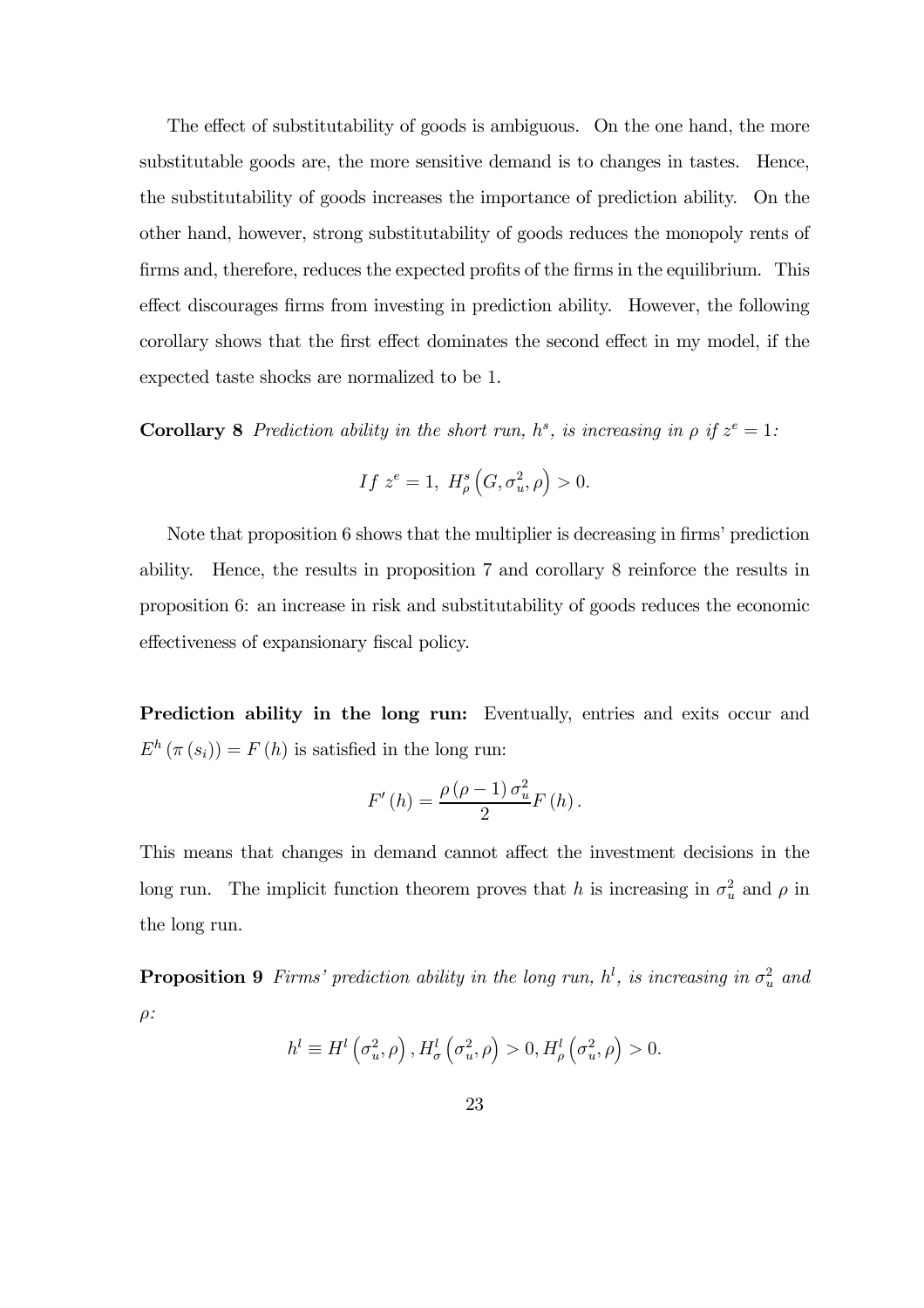Note that government expenditure does not influence firms' prediction ability in the long run. The only important variables that influence prediction ability from the demand side are the level of idiosyncratic risk and the substitutability of goods.

Evidence that risk requires prediction ability is found by Takii (2003a, 2003b) in different contexts. Although there is no evidence about the substitutability of goods and prediction ability, casual observations indicate that prediction ability is highly demanded in financial markets, in which, I believe, goods are greatly substitutable.

## 6 Conclusion

This paper reexamines the effectiveness of expansionary fiscal policy in the presence of entrepreneurship. It is shown that the budget-balancing multiplier can be negative when idiosyncratic risk, substitutability of goods, and prediction ability are large. In addition, it is shown that expansionary fiscal policy discourages investment in prediction ability in the short run, but does not affect it in the long run.

Two remarks on this paper are required. First, my analysis is not valid either when crowding out does not occur or when aggregate shocks are more important than idiosyncratic shocks. If there is no crowding out, there is no trade off between private consumption and government expenditure. Therefore, there is no trade off between entrepreneurship and central planning.

If aggregate shocks are more important than idiosyncratic shocks, then it would not be difficult for government to access information<sup>7</sup>. The comparison between aggregate shocks and idiosyncratic shocks reminds us that Hayek (1945) compares the relative importance of different kinds of knowledge - scientific knowledge and the knowledge of the particular circumstances of time and place. This paper implies

<sup>7</sup>Bénassy (2001) shows that the optimal fiscal policy is activist even if government is less informed about aggregate shocks.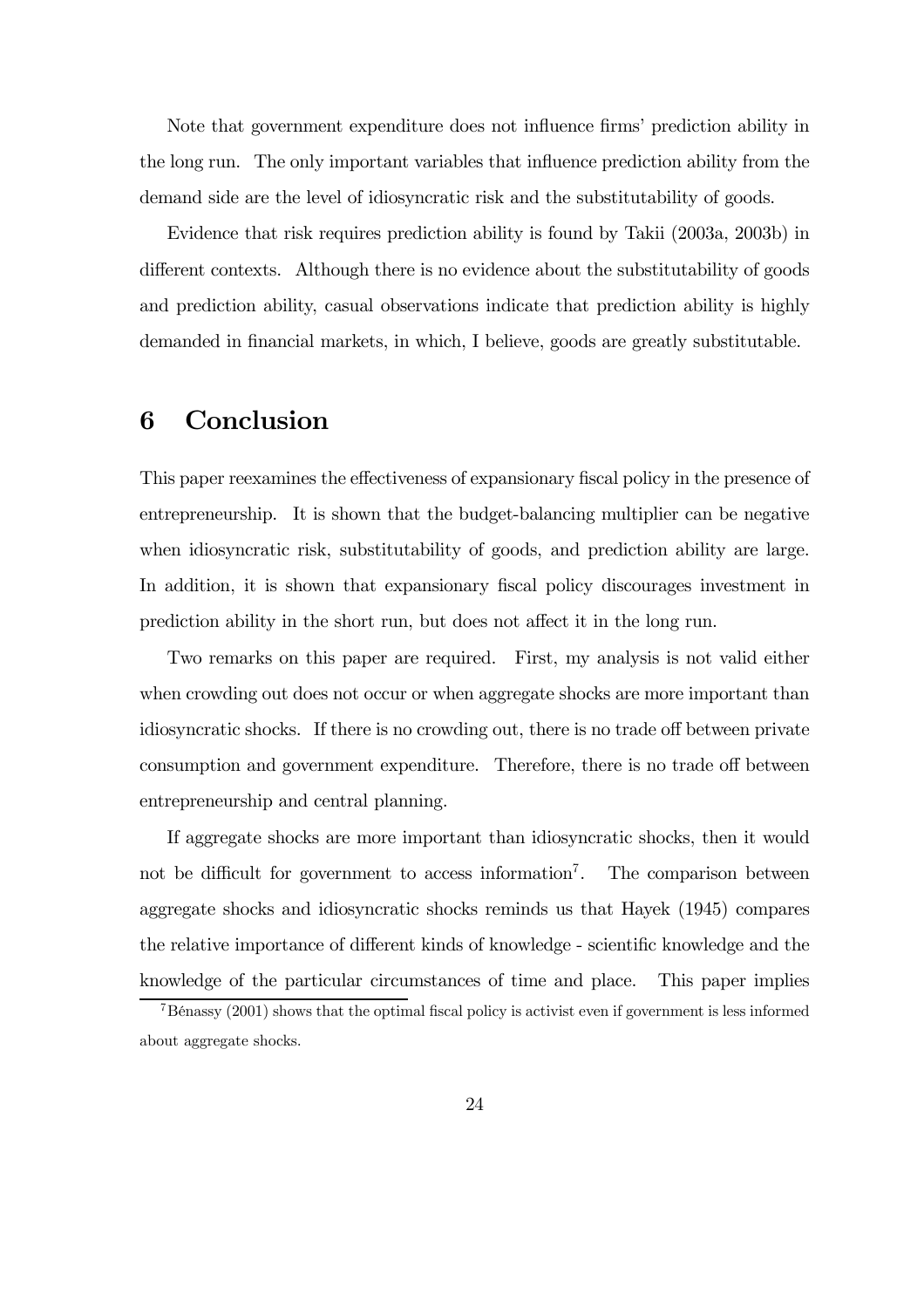that the effectiveness of expansionary fiscal policy may depend on the answers to the questions raised by Hayek (1945). Note that, as mentioned in the Introduction, recent micro evidence emphasizes the importance of unobserved idiosyncratic factors explaining the redistribution of workers. It suggests that a quantitative examination of the model would be fruitful<sup>8</sup>. Although I have chosen to work with a static model to clarify the main intuition in this paper, for the quantitative exercise, the model should be extended to a standard dynamic model in order to incorporate the effects of intertemporal substitution, capital accumulation, and government-debt accumulation. This extension is the next interesting challenge.

Second, the model in this paper aimed to examine the effect of expansionary fiscal policy on real GDP, but did not attempt to examine the optimal size of government expenditure. In this sense, the result of this paper cannot be judged from a normative point of view. The log linear specification of my utility function allows us to ignore how the relative price between  $C$  and  $G$  goods influences the demand for  $C$ goods. This assumption assists in clarifying the intuition of my analysis by eliminating auxiliary effects. However, the same assumption requires that I ignore how the relative price affects the optimal size of government expenditure. As the effect of entrepreneurship is summarized by the price index, the assumptions are fairly restrictive for examining the optimal size of government expenditure. This is an issue that needs to be analyzed separately. That task is also left for future research.

<sup>&</sup>lt;sup>8</sup>Of course, these exercises might underestimate the role of entrepreneurship that is emphasized by Kirzner (1997), as a statistical distribution can only measure Knightian risk faced by entrepreneurs. Nonetheless, I believe that the quantitative exercise can at least provide a lower bound about the effect of entrepreneurship.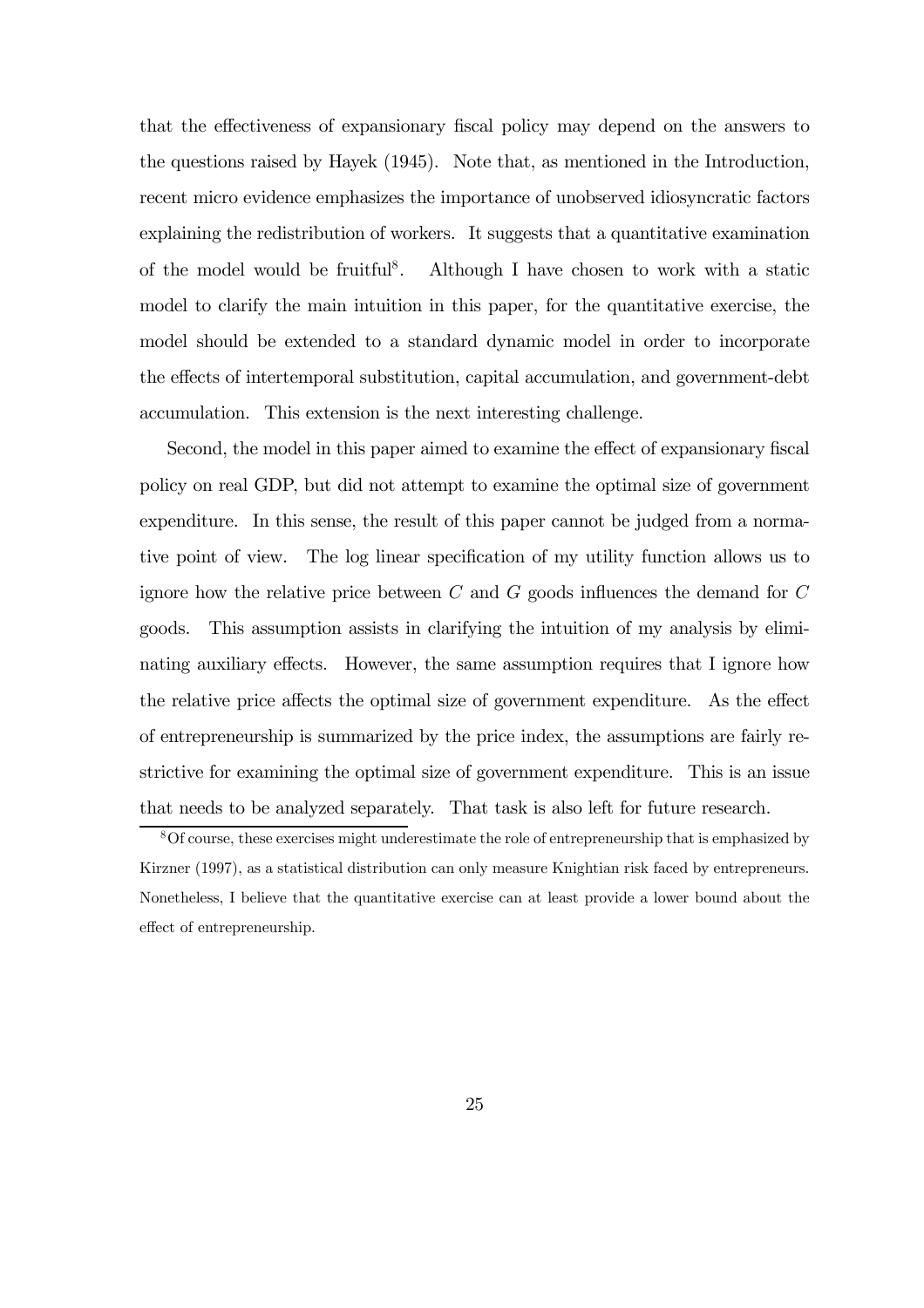## References

- [1] Aghion, Philippe and Howitt, Peter (1992), "A Model of Growth Through Creative Destruction," Econometrica 60, 323-351.
- [2] Auerbach, Alan J. (2002), " Is There a Role for Discretionary Fiscal Policy," NBER Working Paper, 9306.
- [3] Bénassy, Jean-Pascal (2001), " On the optimality of activist policies with a less informed government," Journal of Monetary Economics, 45-59.
- [4] Bénassy, Jean-Pascal (2002), The macroeconomics of imperfect competition and nonclearing market, The MIT Press.
- [5] Blackwell, D. (1953), "Equivalent Comparisons of Experiments," Annals of Mathematical Statistics, June, 265-272.
- [6] Chandler, D. Alfred (1990), Scale and Scope: The Dynamics of Industrial Capitalism, Cambridge, The Belknap Press of Harvard University Press.
- [7] Chari V.V. and Kehoe, Patrick J. (1999), " Optimal Fiscal and Monetary Policy, " in the Handbook of Macroeconomics, Vol.1, edited by J.B. Taylor and M. Woodford.
- [8] Davis, Steven J. and Haltiwanger, John (1999), "Gross Job Flows," In the Handbook of Labor Economics, Vol.3, edited by Ashenfelter, Orley and Card, David, 2711-2805.
- [9] DeGroot, Morris H. (1970), Optimal Statistical Decisions, New York, McGraw-Hill, Inc.
- [10] Hayek (1945), "The Use of Knowledge in Society," American Economic Review, 519-530.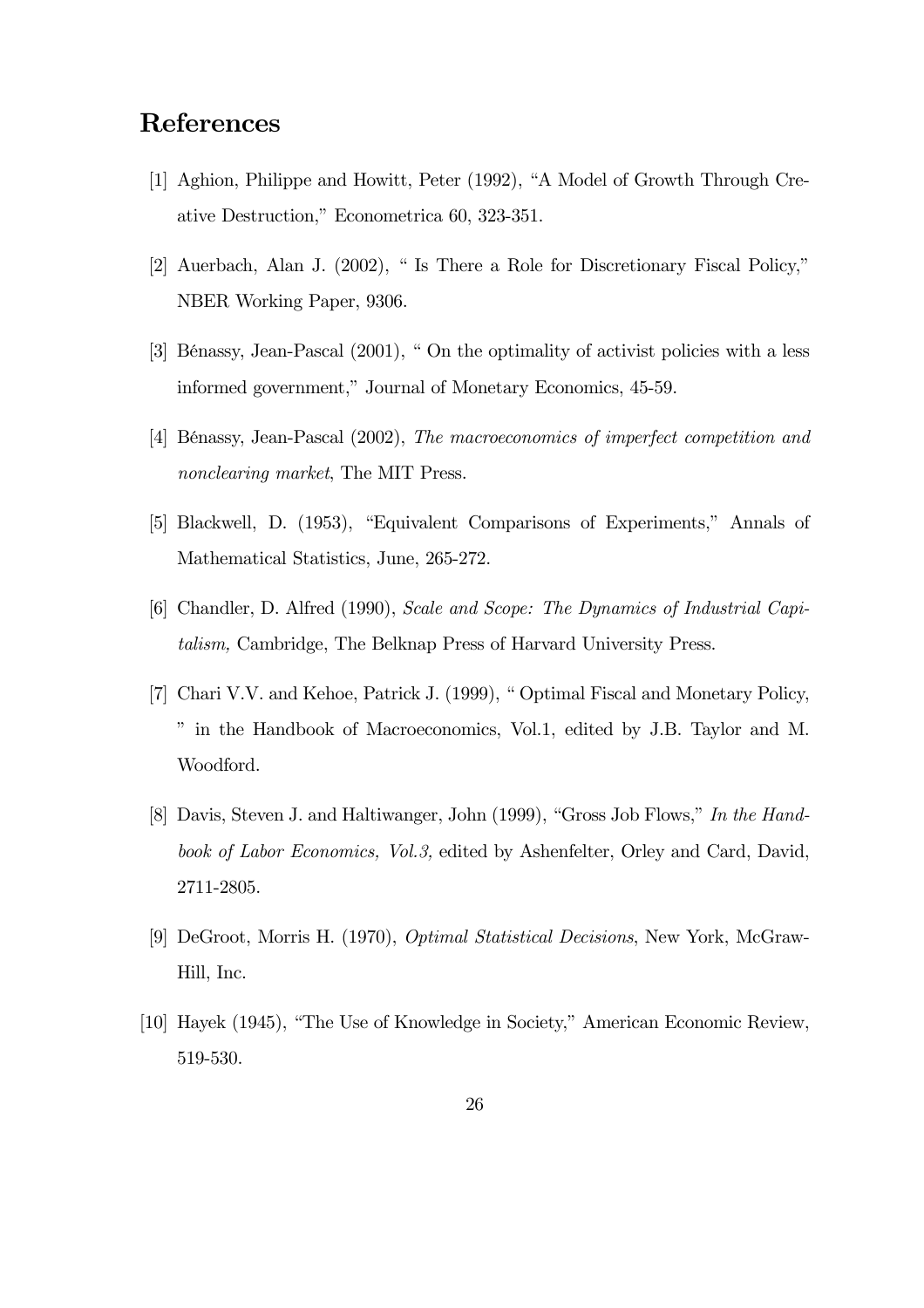- [11] Holmes, T. J., and Schmitz, J. A. (1990), "A Theory of Entrepreneurship and its Application to the Study of Business Transfers," Journal of Political Economy 98, 265-294.
- [12] Hubbard, Thomas, (2003), "Information, Decisions, and Productivity: On-Board Computers and Capacity Utilization in Trucking," American Economic Review, 1328-1352.
- [13] Kihlstrom, Richard E. and Laffont, Jean-Jacques (1979), "A General Equilibrium Entrepreneurial Theory of Firm Formation Based on Risk Aversion," Journal of Political Economy 87, 719-748.
- [14] Kirzner, Israel M. (1973), Competition and Entrepreneurship, Chicago, University of Chicago Press.
- [15] Kirzner, Israel M. (1997), " Entrepreneurial Discovery and the Competitive Market Process: An Austrian Approach," Journal of Economic Literature.
- [16] Rosen, Sherwin (1997), " Austrian and Neoclassical Economics: Any Gains From Trade?," Journal of Economic Perspectives, 139-152.
- [17] Schmitz, James A (1989), "Imitation, Entrepreneurship, and Long-Run Growth," Journal of Political Economy 97, 721-739.
- [18] Silvestre, Joaquim (1993), " The Market Power Foundations of Macroeconomic Policy," Journal of Economic Literature, 105-141.
- [19] Startz, Richard (1989), " Monopolistic Competition as a Foundation for Keynesian Macroeconomic Models," Quarterly Journal of Economics, 737-752.
- [20] Takii, Katsuya (2003a), "Prediction Ability," Review of Economic Dynamics 6, 80-98.